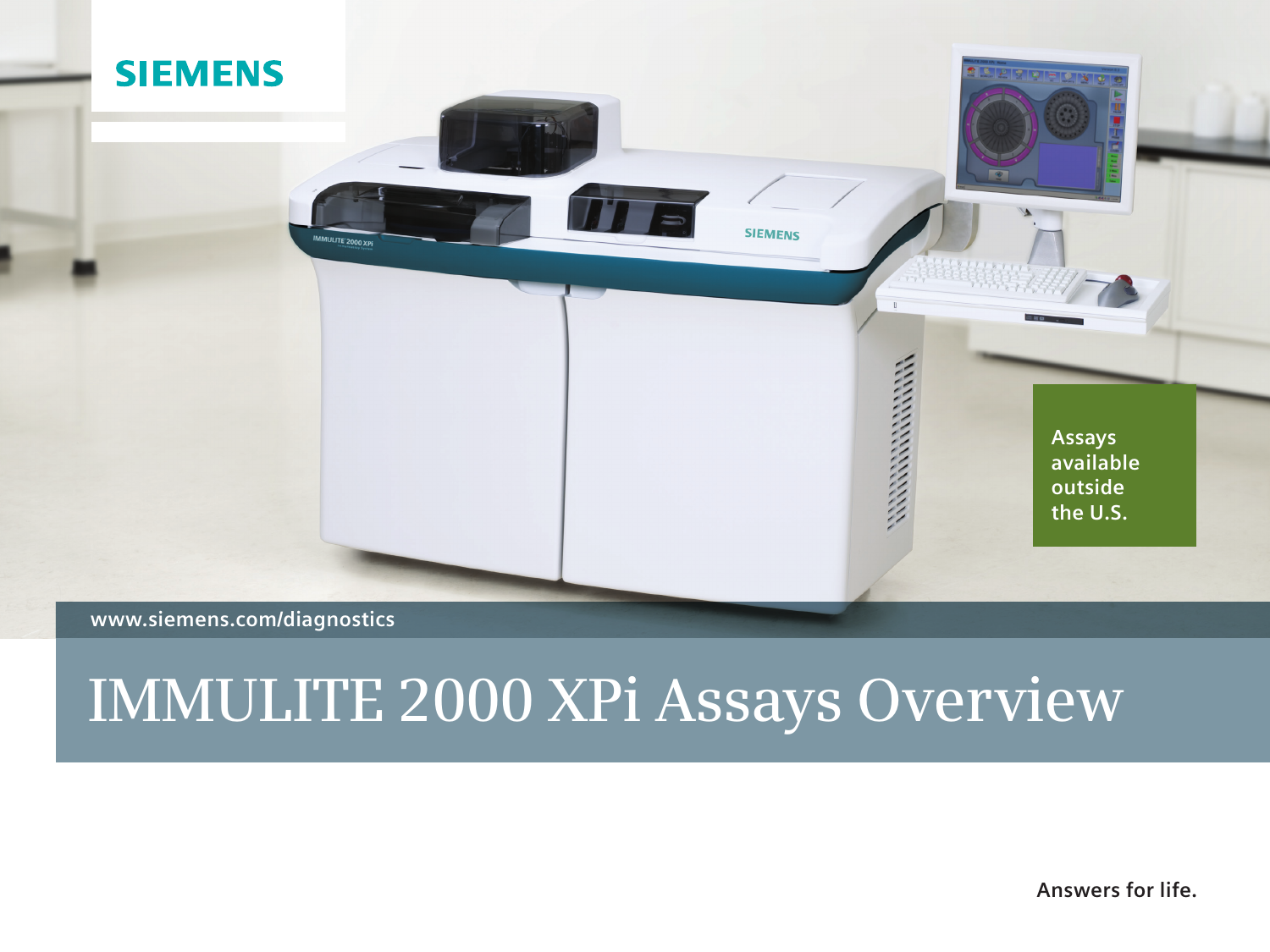# **IMMULITE 2000® XPi Assays Overview**

| <b>Disease</b><br><b>State</b> | Assay                                      | <b>Specimen</b><br><b>Types</b> | <b>Sample</b><br>Volume | Assay<br>Range                                       | <b>Time</b> to<br>First<br><b>Result</b> | <b>On</b><br><b>Board</b><br><b>Stability</b> | <b>Tests</b><br>per<br><b>Kit</b> | <b>SMN</b>              | <b>Part</b><br><b>Number</b> | Calibration<br>Interval | Calibrator<br><b>Name</b>         | <b>Accessories</b>                                                                                                             | <b>IFU</b><br>Reference   |
|--------------------------------|--------------------------------------------|---------------------------------|-------------------------|------------------------------------------------------|------------------------------------------|-----------------------------------------------|-----------------------------------|-------------------------|------------------------------|-------------------------|-----------------------------------|--------------------------------------------------------------------------------------------------------------------------------|---------------------------|
| Allergy                        | AlaTOP Allergy<br>Screen*                  | S                               | $50 \mu L$              | Qualitative<br>reactive/non reactive<br>results only | 65 min                                   | 90 days                                       | 200                               | 10380878                | L2KAT2                       | 28 days                 | AlaTOP                            | Chemiluminescent<br>Substrate, Probe<br>Wash Module,<br>Probe Cleaning Kit                                                     | PIL2KAT-18,<br>2008-08-13 |
| Allergy                        | 3gAllergy<br>Specific IgE<br>Universal Kit | S                               | $50 \mu L$              | 0.10-100 kU/L                                        | 65 min                                   | 90 days                                       |                                   | 600   10380875   L2KUN6 |                              | 14 days                 | 3gAllergy<br>Specific<br>IgE      | <b>3gAllergy Specific</b><br>IgE Sample Diluent,<br>Chemiluminescent<br>Substrate, Probe<br>Wash Module,<br>Probe Cleaning Kit | PIL2KUN-25,<br>2014-01-21 |
| Allergy                        | Allergen<br>Specific                       | S, P<br>(EDTA,                  | $5 \mu L$               | 2-200 mg/L                                           | $65$ mins                                | 90 days                                       | 200                               | 10380877                | L2KGG2                       | 14 days                 | Allergen<br>Specific              | IgG/IgM Sample Diluent,<br>Chemiluminescent<br>Substrate, Probe                                                                | PIL2KGG-16,               |
|                                | lgG*                                       | Heparinized)                    |                         |                                                      |                                          |                                               | 600                               | 10380880                | L2KGG6                       |                         | IgG                               | Wash Module,<br>Probe Cleaning Kit                                                                                             | 2009-10-06                |
| Allergy                        | Allergen<br>Specific<br>$\lg G_4$ *        | S, P<br>(EDTA,<br>Heparinized)  | $5 \mu L$               | 200-50,000 µg/L                                      | $65$ mins                                | 90 days                                       |                                   | 600   10380879          | L2KG46                       | 14 days                 | Allergen<br>Specific<br>$\lg G_4$ | Chemiluminescent<br>Substrate, Probe<br>Wash Module,<br>Probe Cleaning Kit                                                     | PIL2KG4-9,<br>2009-03-23  |
| Allergy                        | $ECP*$                                     | S                               | $5 \mu L$               | $0.2 - 200$ ng/mL                                    | 35 mins                                  | 90 days                                       |                                   | 200 10380874            | L2KEO2                       | 14 days                 | ECP                               | Chemiluminescent<br>Substrate, Probe<br>Wash Module,<br>Probe Cleaning Kit                                                     | PIL2KEO-17,<br>2012-03-01 |
|                                |                                            |                                 |                         |                                                      |                                          |                                               | 200                               | 10380873                | L2KIE2                       |                         |                                   | Multi-Diluent 2.<br>Chemiluminescent                                                                                           | PIL2KIE-22,               |
| Allergy                        | Total IqE                                  | S                               | $5 \mu L$               | 1.0-2000 IU/mL                                       | 35 min                                   | 90 days                                       | 600                               | 10380872                | L2KIE6                       | 14 days                 | Total IqE                         | Substrate, Probe<br>Wash Module,<br>Probe Cleaning Kit                                                                         | 2012-12-17                |
|                                |                                            | S, P                            |                         |                                                      |                                          |                                               | 200                               | 10487628 L2KEPN2        |                              |                         |                                   | Multi-Diluent 2,<br>Chemiluminescent                                                                                           | PIL2KEPN-3,               |
| Anemia                         | EPO*                                       | (Heparinized)                   | 100 µL                  | 1.0-750 mlU/mL                                       | 35 min                                   | 90 days                                       | 600                               | 10487629 L2KEPN6        |                              | 14 days                 | <b>EPO</b>                        | Substrate, Probe<br>Wash Module,<br>Probe Cleaning Kit                                                                         | 2012-02-02                |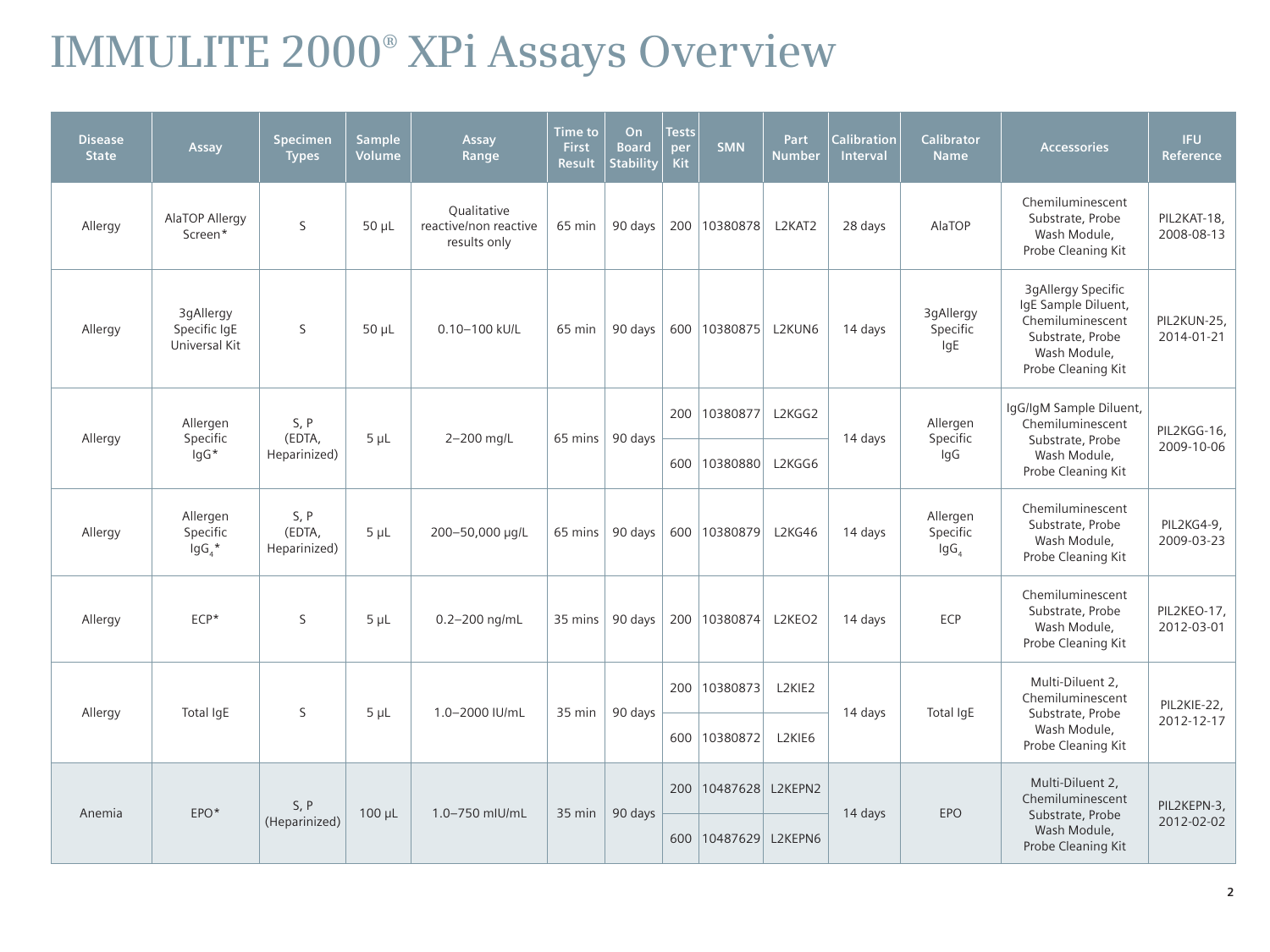| <b>Disease</b><br><b>State</b> | Assay        | <b>Specimen</b><br><b>Types</b>       | <b>Sample</b><br>Volume | Assay<br>Range              | <b>Time to</b><br><b>First</b><br><b>Result</b> | <b>On</b><br><b>Board</b><br><b>Stability</b> | <b>Tests</b><br>per<br>Kit | <b>SMN</b>     | Part<br><b>Number</b> | <b>Calibration</b><br>Interval | <b>Calibrator</b><br><b>Name</b> | <b>Accessories</b>                                                                                            | <b>IFU</b><br><b>Reference</b> |
|--------------------------------|--------------|---------------------------------------|-------------------------|-----------------------------|-------------------------------------------------|-----------------------------------------------|----------------------------|----------------|-----------------------|--------------------------------|----------------------------------|---------------------------------------------------------------------------------------------------------------|--------------------------------|
| Anemia                         | Ferritin     | S                                     | $10 \mu L$              | $0.4 - 1,500$ ng/mL         | 35 min                                          | 90 days                                       |                            | 200   10380908 | L2KFE2                | 28 days                        | Ferritin                         | Multi-Diluent 2,<br>Chemiluminescent<br>Substrate, Probe                                                      | PILKFE-14,                     |
|                                |              |                                       |                         |                             |                                                 |                                               |                            | 600   10380906 | L2KFE6                |                                |                                  | Wash Module,<br>Probe Cleaning Kit                                                                            | 2008-07-29                     |
|                                |              | S, P<br>(Heparinized),                |                         | $1-24$ ng/mL                |                                                 |                                               |                            | 200   10380911 | L2KFO2                |                                |                                  | Vitamin B12/Folic<br>Acid Sample Diluent,<br>Chemiluminescent                                                 | PIL2KFO-24,                    |
| Anemia                         | Folic Acid   | WB (absorbic<br>acid-treated)         | $50 \mu L$              | $(2.3 - 54 \text{ nmol/L})$ |                                                 | 125 min   90 days                             |                            | 600 10380912   | L2KFO6                | 28 days                        | Folic Acid                       | Substrate, Probe<br>Wash Module,<br>Probe Cleaning Kit                                                        | 2014-01-20                     |
|                                |              | S, P                                  |                         | 150-1000 pg/mL              |                                                 |                                               |                            | 200 10380914   | L2KVB2                |                                |                                  | Vitamin B12/Folic<br>Acid Sample Diluent,<br>Chemiluminescent                                                 | PIL2KVB-28,                    |
| Anemia                         | Vitamin B12  | (Heparinized)                         | 75 µL                   | (111-738 pmol/L)            | 95 min                                          | 90 days                                       |                            | 600 10380913   | L2KVB6                | 14 days                        | Vitamin B12                      | Substrate, Probe<br>Wash Module,<br>Probe Cleaning Kit                                                        | 2013-07-15                     |
| Autoimmune                     | Anti-CCP     | S, P<br>(EDTA,<br>Lithium<br>Heparin) | $5 \mu L$               | 1.50-200 U/mL               | 65 min                                          | 90 days                                       |                            | 200 10368607   | L2KPI2                | 14 days                        | Anti-CCP IqG                     | Autoantibody<br>Sample Diluent,<br>Chemiluminescent<br>Substrate, Probe<br>Wash Module,<br>Probe Cleaning Kit | PIL2KPI-7,<br>2013-03-14       |
| Bone                           | Osteocalcin* | S, P<br>(Heparinized)                 | $10 \mu L$              | 2-100 ng/mL                 | 35 min                                          | 90 days                                       |                            | 200 10381477   | L2KON2                | 28 days                        | Osteocalcin                      | Chemiluminescent<br>Substrate, Probe<br>Wash Module,<br>Probe Cleaning Kit                                    | PIL2KON-17,<br>2014-08-06      |
| Bone                           | Pyrilinks-D  | $\cup$                                | $75 \mu L$              | 7-300 nM                    | 35 min                                          | 90 days                                       |                            | 200 10381461   | L2KPD2                | 28 days                        | Pyrilinks-D                      | Chemiluminescent<br>Substrate, Probe<br>Wash Module,<br>Probe Cleaning Kit                                    | PIL2KPD-15,<br>2010-09-09      |
| Cardiac                        | $CK-MB*$     | S, P<br>(Heparinized)                 | $50 \mu L$              | $0.6 - 500$ ng/mL           | 35 min                                          | 90 days                                       |                            | 200   10381033 | L2KMB2                | 14 days                        | CK-MB                            | Multi-Diluent 2.<br>Chemiluminescent<br>Substrate, Probe<br>Wash Module,<br>Probe Cleaning Kit                | PIL2KMB-17,<br>2013-02-08      |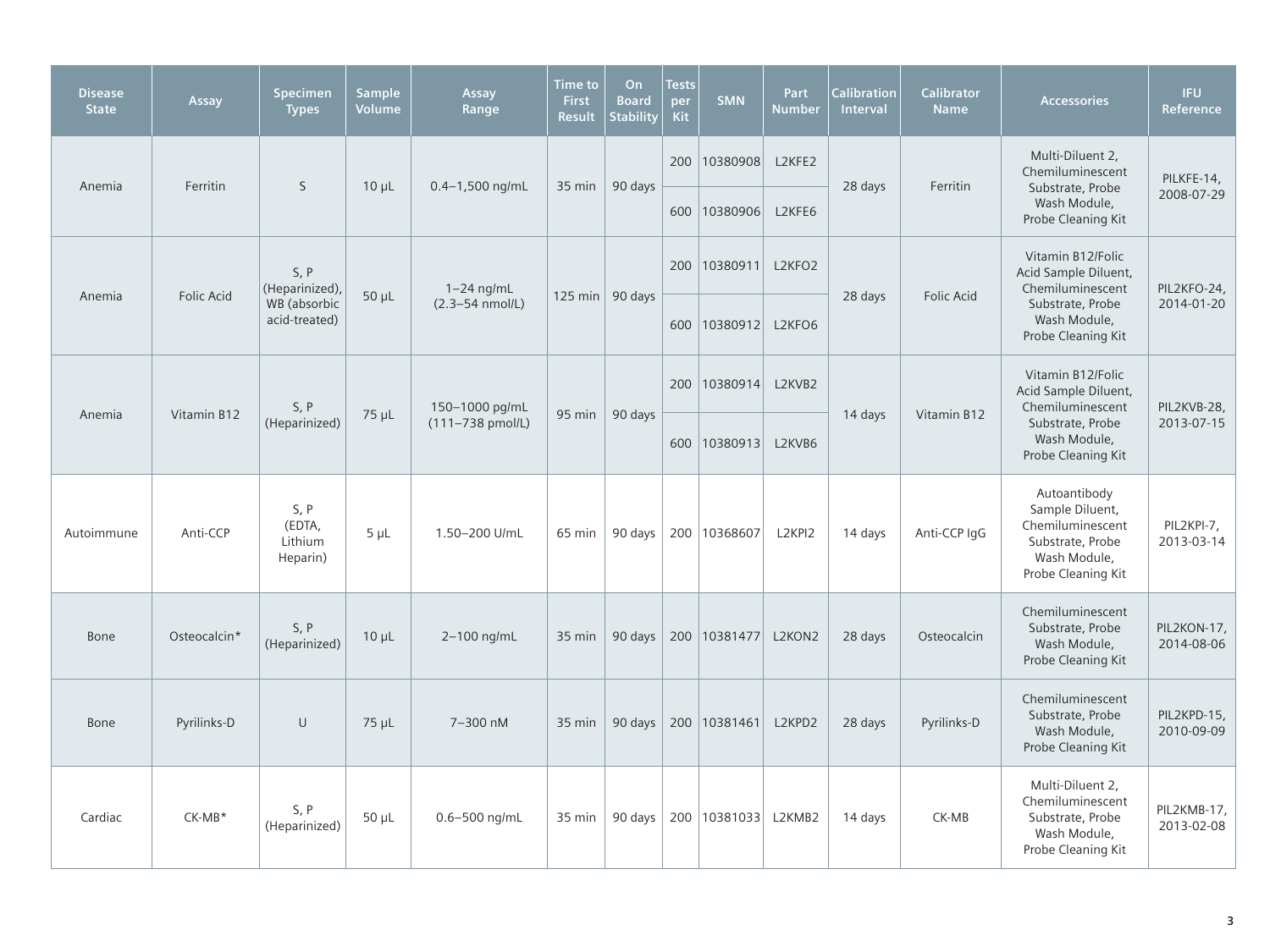| <b>Disease</b><br><b>State</b> | Assay                                 | <b>Specimen</b><br><b>Types</b> | <b>Sample</b><br><b>Volume</b> | Assay<br>Range                                            | <b>Time to</b><br><b>First</b><br><b>Result</b> | On<br><b>Board</b><br><b>Stability</b> | <b>Tests</b><br>per<br><b>Kit</b> | <b>SMN</b>               | Part<br><b>Number</b> | <b>Calibration</b><br>Interval | <b>Calibrator</b><br><b>Name</b> | <b>Accessories</b>                                                                                         | <b>IFU</b><br>Reference   |
|--------------------------------|---------------------------------------|---------------------------------|--------------------------------|-----------------------------------------------------------|-------------------------------------------------|----------------------------------------|-----------------------------------|--------------------------|-----------------------|--------------------------------|----------------------------------|------------------------------------------------------------------------------------------------------------|---------------------------|
| Cardiac                        | D-Dimer*                              | P<br>(Citrate,<br>Heparinized)  | $10 \mu L$                     | 100-15,000 ng<br>FEU/mL                                   | 35 min                                          | 90 days                                |                                   | 200 10381041             | L2KDD2                | 28 days                        | D-Dimer                          | Chemiluminescent<br>Substrate, Probe<br>Wash Module,<br>Probe Cleaning Kit                                 | PIL2KDD-14,<br>2010-01-27 |
| Cardiac                        | <b>High Sensitivity</b><br><b>CRP</b> | S, P<br>(EDTA,<br>Heparinized)  | $5 \mu L$                      | $0.2 - 100$ mg/L                                          | 35 min                                          | 90 days                                |                                   | 200   10381043   L2KCRP2 |                       | 14 days                        | <b>CRP</b>                       | CRP Sample Diluent,<br>Chemiluminescent<br>Substrate, Probe<br>Wash Module,<br>Probe Cleaning Kit          | PIL2KCRP-6,<br>2009-10-06 |
| Cardiac                        | Myoglobin                             | S, P<br>(Heparinized)           | $10 \mu L$                     | 0.5-1000 ng/mL                                            | 35 min                                          | 90 days                                |                                   | 200 10381031             | L2KMY2                | 14 days                        | Myoglobin                        | Multi-Diluent 2,<br>Chemiluminescent<br>Substrate, Probe<br>Wash Module,<br>Probe Cleaning Kit             | PIL2KMY-15,<br>2014-09-09 |
| Cardiac                        | NT-proBNP*                            | (Heparinized)                   | $50 \mu L$                     | 20-35,000 pg/mL<br>(2.4-4,130 pmol/L)                     | 35 min                                          | 90 days                                |                                   | 200   10381036           | L2KNT2                | 14 days                        | NT-proBNP                        | NT-proBNP<br>Sample Diluent,<br>Chemiluminescent<br>Substrate, Probe<br>Wash Module,<br>Probe Cleaning Kit | PIL2KNT-14,<br>2008-08-13 |
| Cardiac                        | Troponin I                            | S, P<br>(EDTA,<br>Heparinized)  | $100 \mu L$                    | $0.2 - 180$ ng/mL                                         | 35 min                                          | 90 days                                |                                   | 200 10381034             | L2KTI2                | 14 days                        | Troponin I                       | Multi-Diluent 1,<br>Chemiluminescent<br>Substrate, Probe<br>Wash Module,<br>Probe Cleaning Kit             | PIL2KTI-22,<br>2012-10-10 |
| <b>Diabetes</b>                | Albumin                               | $\cup$                          | $25 \mu L$                     | 2.5-60 µg/mL                                              | 35 min                                          | 90 days                                |                                   | 200   10381453           | L2KHA2                | 14 days                        | Albumin                          | Multi-Diluent 2,<br>Chemiluminescent<br>Substrate, Probe<br>Wash Module,<br>Probe Cleaning Kit             | PIL2KHA-12,<br>2008-07-29 |
| <b>Diabetes</b>                | C-Peptide                             | S, P<br>(Heparinized),<br>U     | $25 \mu L$                     | $0.1 - 20$ ng/mL<br>(0.03-6.6 nmol/L;<br>33-6,620 pmol/L) | 35 min                                          | 90 days                                |                                   | 200   10381450   L2KPEP2 |                       | 14 days                        | C-Peptide                        | C-Peptide Sample Diluent,<br>Chemiluminescent<br>Substrate, Probe<br>Wash Module,<br>Probe Cleaning Kit    | PIL2KPEP-7,<br>2008-07-29 |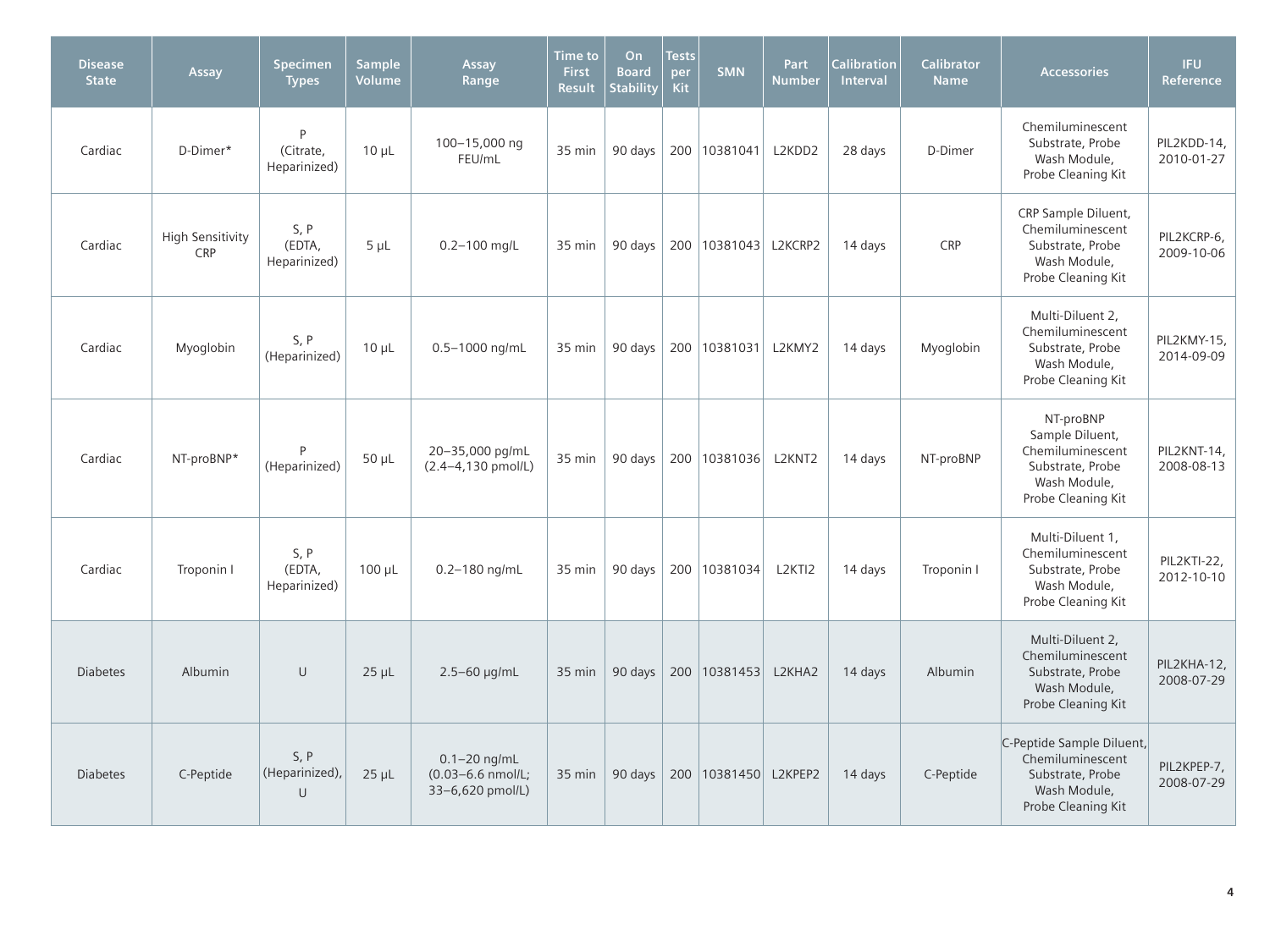| <b>Disease</b><br><b>State</b> | Assay        | Specimen<br><b>Types</b>                   | <b>Sample</b><br>Volume | Assay<br>Range                                                                                                             | Time to<br><b>First</b><br><b>Result</b> | On<br><b>Board</b><br><b>Stability</b> | <b>Tests</b><br>per<br><b>Kit</b> | SMN                      | Part<br><b>Number</b> | <b>Calibration</b><br><b>Interval</b> | <b>Calibrator</b><br><b>Name</b> | <b>Accessories</b>                                                                                            | <b>IFU</b><br>Reference     |
|--------------------------------|--------------|--------------------------------------------|-------------------------|----------------------------------------------------------------------------------------------------------------------------|------------------------------------------|----------------------------------------|-----------------------------------|--------------------------|-----------------------|---------------------------------------|----------------------------------|---------------------------------------------------------------------------------------------------------------|-----------------------------|
| <b>Diabetes</b>                | Insulin      | S, P                                       | $100 \mu L$             | 2-300 µIU/mL                                                                                                               | 65 min                                   | 90 days                                |                                   | 200   10381455           | L2KIN2                | 28 days                               | Insulin                          | Insulin Sample Diluent,<br>Chemiluminescent<br>Substrate, Probe                                               | PIL2KIN-29,                 |
|                                |              | (Heparanized)                              |                         |                                                                                                                            |                                          |                                        |                                   | 600 10381456             | L2KIN6                |                                       |                                  | Wash Module,<br>Probe Cleaning Kit                                                                            | 2009-10-06                  |
| Growth                         | hGH          | S                                          | $25 \mu L$              | 0.05-40 ng/mL<br>(0.15-120 mIU/L)                                                                                          | 35 min                                   | 90 days                                |                                   | 200   10381451   L2KGRH2 |                       | 14 days                               | GH                               | Multi-Diluent 2,<br>Chemiluminescent<br>Substrate, Probe Wash<br>Module, Probe Cleaning<br>Kit                | PIL2KGRH-9,<br>2013-10-08   |
| Growth                         | $ GF- $      | S, P<br>(Heparanized)                      | $20 \mu L$              | 20-1,600 ng/mL                                                                                                             | 65 min                                   | 90 days                                |                                   | 200 10381448             | L2KGF2                | 14 days                               | IGF-I                            | IGF-1 Sample Diluent,<br>Chemiluminescent<br>Substrate, Probe<br>Wash Module,<br>Probe Cleaning Kit           | PIL2KGF-19,<br>2013-09-03   |
| Growth                         | IGFBP-3      | S, P<br>(Heparinized)                      | $5 \mu L$               | $0.1 - 16$ µg/mL                                                                                                           | 35 min                                   | 90 days                                |                                   | 200 10381447             | L2KGB2                | 14 days                               | IGFBP-3                          | IGFBP-3 Sample Diluent,<br>Chemiluminescent<br>Substrate, Probe<br>Wash Module,<br>Probe Cleaning Kit         | PIL2KGB-14,<br>2012-06-18   |
| <b>Hepatitis</b>               | Anti-HBc IqM | S, P<br>(Citrate,<br>EDTA,<br>Heparanized) | $10 \mu L$              | Reactive:<br>$\geq$ 10 U/mL<br>Nonreactive:<br>$<$ 10 U/mL                                                                 | 65 min                                   | 90 days                                |                                   | 200   10381321           | L2KMC2                | 28 days                               | Anti-HBc IqM                     | Anti-HBc IgM<br>Sample Diluent,<br>Chemiluminescent<br>Substrate, Probe<br>Wash Module,<br>Probe Cleaning Kit | PIL2KMC-32CE<br>2008-08-13  |
| <b>Hepatitis</b>               | Anti-HBc     | S, P<br>(Citrate,<br>EDTA,<br>Heparanized) | $50 \mu L$              | Reactive:<br>ratio of ≥1.15<br>Nonreactive:<br>ratio of $< 0.85$<br>Indeterminate:<br>ratio between<br>$0.85$ and $< 1.15$ | 65 min                                   | 90 days                                |                                   | 200   10381311           | L2KHC2                | 28 days                               | Anti-HBc                         | Chemiluminescent<br>Substrate, Probe<br>Wash Module,<br>Probe Cleaning Kit                                    | PIL2KHC-31CE<br>2008-08-13  |
| <b>Hepatitis</b>               | Anti-HBs     | S, P<br>(EDTA,<br>Heparinized)             | $50 \mu L$              | Reactive:<br>$\geq$ 10 mIU/mL<br>Nonreactive:<br><10 mIU/mL                                                                | $65 \text{ min}$                         | 90 days                                |                                   | 200   10381318           | L2KAH2                | 28 days                               | Anti-HBs                         | Chemiluminescent<br>Substrate, Probe<br>Wash Module,<br>Probe Cleaning Kit                                    | PIL2KAH-30CE,<br>2008-08-13 |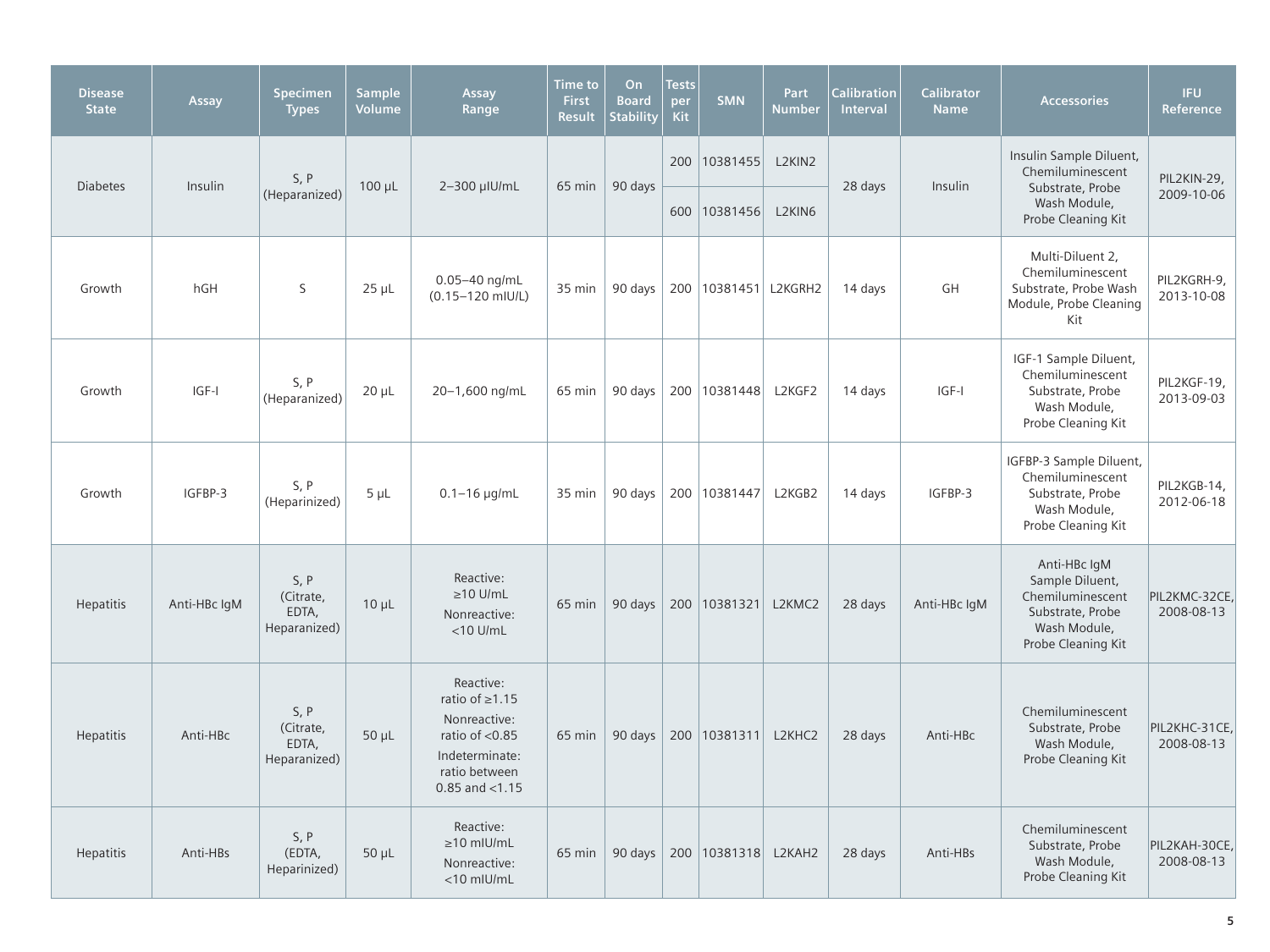| <b>Disease</b><br><b>State</b> | Assay             | Specimen<br><b>Types</b>                   | <b>Sample</b><br>Volume | Assay<br>Range                                                                    | <b>Time to</b><br><b>First</b><br><b>Result</b> | On<br><b>Board</b><br><b>Stability</b> | <b>Tests</b><br>per<br><b>Kit</b> | <b>SMN</b>     | Part<br><b>Number</b>           | <b>Calibration</b><br><b>Interval</b> | <b>Calibrator</b><br><b>Name</b> | <b>Accessories</b>                                                                                                               | <b>IFU</b><br>Reference     |
|--------------------------------|-------------------|--------------------------------------------|-------------------------|-----------------------------------------------------------------------------------|-------------------------------------------------|----------------------------------------|-----------------------------------|----------------|---------------------------------|---------------------------------------|----------------------------------|----------------------------------------------------------------------------------------------------------------------------------|-----------------------------|
| <b>Hepatitis</b>               | HBsAg             | S, P<br>(Citrate,<br>EDTA,<br>Heparanized) | $100 \mu L$             | Reactive:<br>ratio of $\geq 1.0$<br>Nonreactive:<br>ratio of $<$ 1.0              | 65 min                                          | 90 days                                |                                   | 200 10381306   | L2KHB2                          | 28 days                               | HBsAg                            | Chemiluminescent<br>Substrate, Probe<br>Wash Module,<br>Probe Cleaning Kit                                                       | PIL2KHB-35CE.<br>2010-06-22 |
| <b>Hepatitis</b>               | <b>HBsAg Conf</b> | S, P<br>(Citrate,<br>EDTA,<br>Heparanized) | $410 \mu L$             | Reactive:<br>if signal "blocked"<br>is $\geq$ 50% less than<br>signal "unblocked" | 65 min                                          | 90 days                                |                                   | 100   10381312 | L2KCH1                          | 28 days                               | <b>HBsAq</b>                     | <b>HBsAg Confirmatory</b><br>Assay Sample Diluent,<br>Chemiluminescent<br>Substrate, Probe<br>Wash Module,<br>Probe Cleaning Kit | PIL2KCH-2CE,<br>2012-03-27  |
| Inflammation                   | $IL-2R*$          | S                                          | $15 \mu L$              | 50-7,500 U/mL                                                                     | 35 min                                          | 90 days                                |                                   | 200 10381457   | L <sub>2</sub> KIP <sub>2</sub> | 28 days                               | IL2R                             | Multi-Diluent 2,<br>Chemiluminescent<br>Substrate, Probe<br>Wash Module,<br>Probe Cleaning Kit                                   | PIL2KIP-9,<br>2008-07-29    |
| Inflammation                   | $IL-6*$           | S, P<br>(EDTA,<br>Heparinized)             | $100 \mu L$             | 2-1,000 pg/mL                                                                     | 65 min                                          | 90 days                                |                                   | 200 10381452   | <b>L2K6P2</b>                   | 14 days                               | $IL-6$                           | Multi-Diluent 2.<br>Chemiluminescent<br>Substrate, Probe<br>Wash Module,<br>Probe Cleaning Kit                                   | PIL2K6P-12,<br>2008-07-29   |
| Inflammation                   | $LBP*$            | S, P                                       | $5 \mu L$               | 1.2-170 µg/mL                                                                     | 35 min                                          | 90 days                                |                                   | 200 10381474   | L2KLB2                          | 14 days                               | LBP                              | LBP Sample Diluent,<br>Chemiluminescent<br>Substrate, Probe<br>Wash Module,<br>Probe Cleaning Kit                                | PIL2KLB-17,<br>2010-09-30   |
| Metabolic                      | <b>ACTH</b>       | P<br>(EDTA)                                | $75 \mu L$              | 5-1,250 pg/mL                                                                     | 65 min                                          | 90 days                                |                                   | 200 10381468   | L2KAC2                          | 28 days                               | <b>ACTH</b>                      | Chemiluminescent<br>Substrate, Probe<br>Wash Module,<br>Probe Cleaning Kit                                                       | PIL2KAC-15,<br>2008-07-29   |
| Metabolic                      | Cortisol          | S                                          | $10 \mu L$              | $1-50$ µg/dL                                                                      | 35 min                                          | 90 days                                |                                   | 200   10381476 | L <sub>2</sub> KCO <sub>2</sub> | 28 days                               | Cortisol                         | Multi-Diluent 1.<br>Chemiluminescent<br>Substrate, Probe                                                                         | PIL2KCO-23,                 |
|                                |                   |                                            |                         | (28-1380 nmol/L)                                                                  |                                                 |                                        |                                   | 600 10381480   | L2KCO6                          |                                       |                                  | Wash Module,<br>Probe Cleaning Kit                                                                                               | 2013-06-07                  |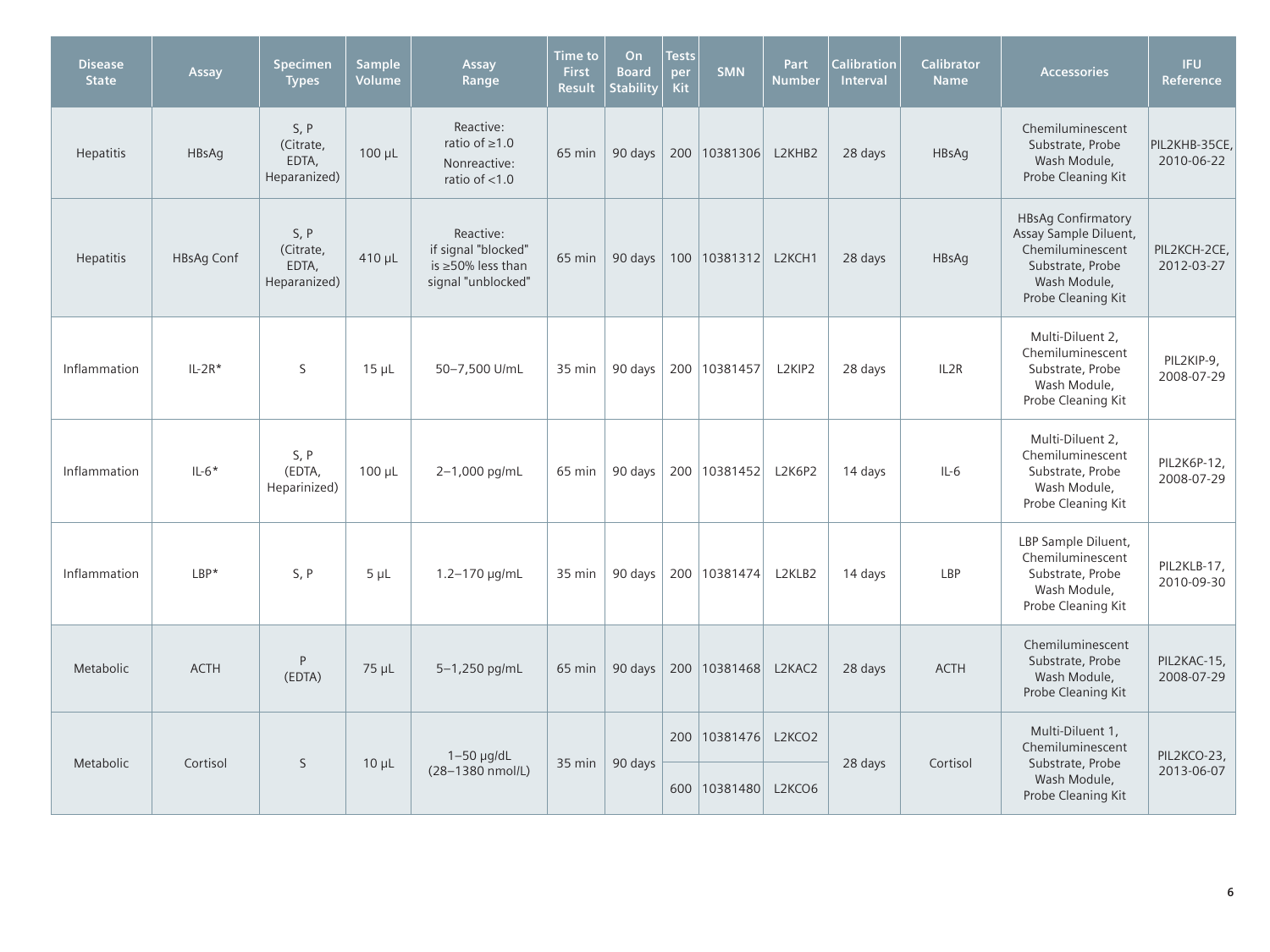| <b>Disease</b><br><b>State</b> | Assay        | Specimen<br><b>Types</b> | <b>Sample</b><br>Volume | Assay<br>Range                       | <b>Time to</b><br><b>First</b><br><b>Result</b> | On<br><b>Board</b><br><b>Stability</b> | <b>Tests</b><br>per<br>Kit | <b>SMN</b>     | Part<br><b>Number</b> | <b>Calibration</b><br>Interval | <b>Calibrator</b><br><b>Name</b> | <b>Accessories</b>                                                                                            | <b>IFU</b><br><b>Reference</b> |
|--------------------------------|--------------|--------------------------|-------------------------|--------------------------------------|-------------------------------------------------|----------------------------------------|----------------------------|----------------|-----------------------|--------------------------------|----------------------------------|---------------------------------------------------------------------------------------------------------------|--------------------------------|
| Metabolic                      | Homocysteine | S, P                     | $15 \mu L$              | 2-50 µmol/L                          | 65 min                                          | 90 days                                |                            | 200   10381040 | L2KHO2                | 28 days                        | Homocysteine                     | Homocysteine<br>Sample Diluent,<br>Chemiluminescent<br>Substrate, Probe<br>Wash Module,<br>Probe Cleaning Kit | PIL2KHO-21,<br>2013-02-28      |
| Oncology                       | AFP          | S, AF                    | $10 \mu L$              | 0.2-300 IU/mL                        | 65 min                                          | 90 days                                |                            | 200 10381187   | L2KAP2                | 28 days                        | AFP                              | Multi-Diluent 2,<br>Chemiluminescent<br>Substrate, Probe                                                      | PIL2KAP-21,                    |
|                                |              |                          |                         |                                      |                                                 |                                        |                            | 600 10381184   | L2KAP6                |                                |                                  | Wash Module,<br>Probe Cleaning Kit                                                                            | 2014-02-26                     |
| Oncology                       | <b>BR-MA</b> | S                        | $5 \mu L$               | 1-300 U/mL                           | 65 min                                          | 90 days                                |                            | 200 10380983   | L2KBR2                | 14 days                        | <b>BR-MA</b>                     | Multi-Diluent 2,<br>Chemiluminescent<br>Substrate, Probe<br>Wash Module,<br>Probe Cleaning Kit                | PIL2KBR-18,<br>2014-08-22      |
| Oncology                       | Calcitonin   | S, P<br>(Heparinized)    | 75 µL                   | 2-2000 pg/mL<br>$(0.6 - 585$ pmol/L) | 65 min                                          | 90 days                                |                            | 200 10381446   | L2KCL2                | 28 days                        | Calcitonin                       | Multi-Diluent 2.<br>Chemiluminescent<br>Substrate, Probe<br>Wash Module,<br>Probe Cleaning Kit                | PILKCL-17,<br>2013-04-26       |
|                                | <b>CEA</b>   | S                        | $15 \mu L$              | 0.15-550 ng/mL                       | 65 min                                          | 90 days                                |                            | 200   10380994 | L2KCE2                | 14 days                        | <b>CEA</b>                       | Multi-Diluent 2,<br>Chemiluminescent                                                                          | PIL2KCE-12,                    |
| Oncology                       |              |                          |                         |                                      |                                                 |                                        | 600                        | 10380995       | L2KCE6                |                                |                                  | Substrate, Probe<br>Wash Module,<br>Probe Cleaning Kit                                                        | 2014-03-07                     |
| Oncology                       | Free PSA     | S                        | $25 \mu L$              | $0.07 - 25.0$ ng/mL                  | 65 min                                          | 90 days                                |                            | 200 10380984   | L2KPF2                | 14 days                        | Free PSA                         | Multi-Diluent 2,<br>Chemiluminescent<br>Substrate, Probe<br>Wash Module,<br>Probe Cleaning Kit                | PIL2KPF-24,<br>2014-01-13      |
| Oncology                       | $GI-MA*$     | S                        | $50 \mu L$              | 1.0-1000 U/mL                        | 65 min                                          | 90 days                                |                            | 200 10380988   | L2KGI2                | 14 days                        | GI-MA                            | Multi-Diluent 2,<br>Chemiluminescent<br>Substrate, Probe<br>Wash Module,<br>Probe Cleaning Kit                | PIL2KGI-20,<br>2014-03-12      |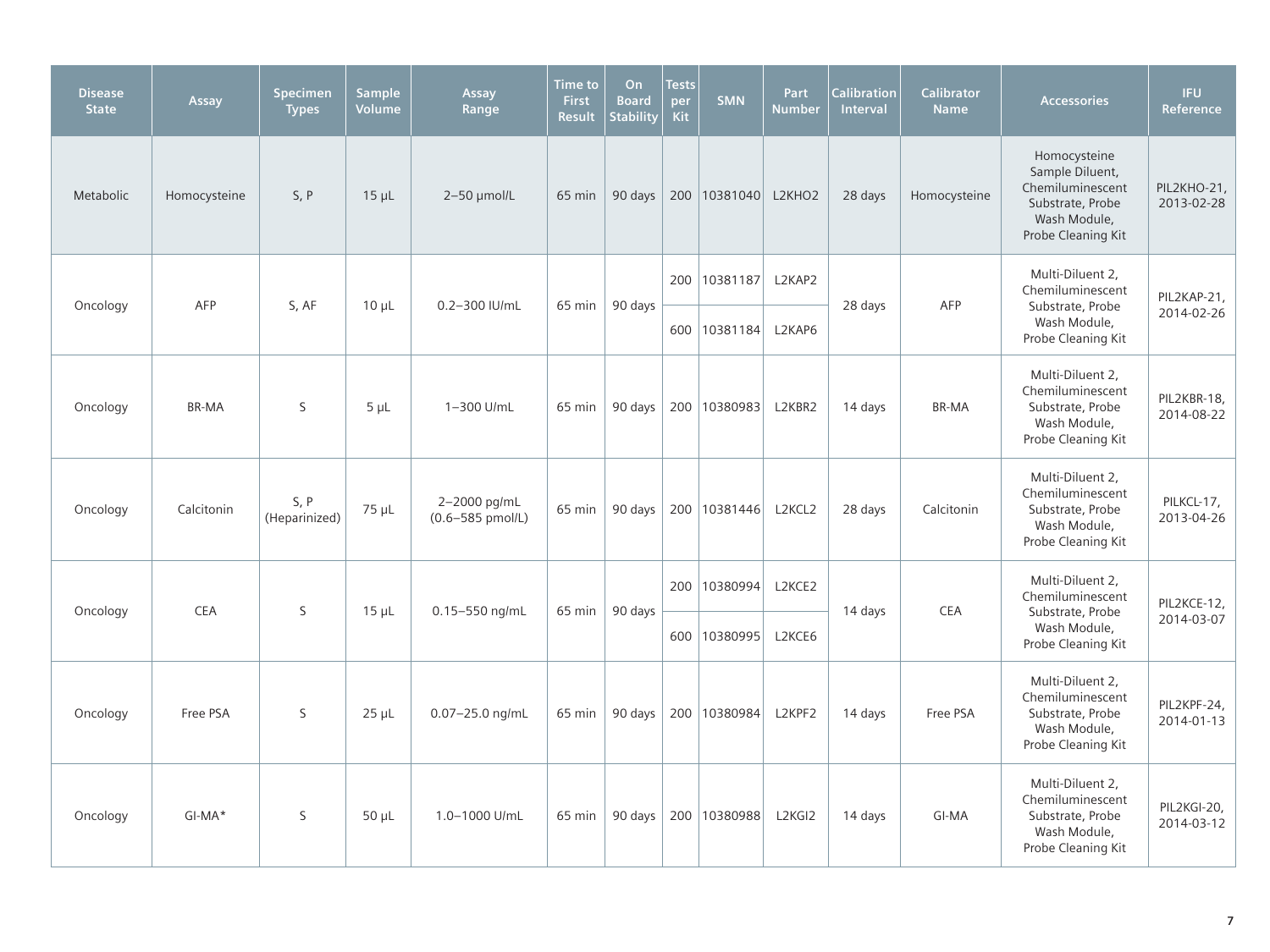| <b>Disease</b><br><b>State</b> | Assay               | Specimen<br><b>Types</b> | <b>Sample</b><br>Volume | Assay<br>Range                                             | <b>Time to</b><br><b>First</b><br><b>Result</b> | On<br><b>Board</b><br><b>Stability</b> | <b>Tests</b><br>per<br><b>Kit</b> | <b>SMN</b>          | Part<br><b>Number</b> | <b>Calibration</b><br>Interval | <b>Calibrator</b><br><b>Name</b> | <b>Accessories</b>                                                                                       | IFU.<br>Reference         |
|--------------------------------|---------------------|--------------------------|-------------------------|------------------------------------------------------------|-------------------------------------------------|----------------------------------------|-----------------------------------|---------------------|-----------------------|--------------------------------|----------------------------------|----------------------------------------------------------------------------------------------------------|---------------------------|
| Oncology                       | OM-MA               | S                        | $50 \mu L$              | 1-500 U/mL                                                 | 65 min                                          | 90 days                                |                                   | 200   10380972      | L2KOP2                | 28 days                        | OM-MA                            | OM-MA Sample Diluent,<br>Chemiluminescent<br>Substrate, Probe<br>Wash Module,<br>Probe Cleaning Kit      | PIL2KOP-14,<br>2014-03-19 |
| Oncology                       | PAP                 | S                        | $50 \mu L$              | $0.02 - 100$ ng/mL                                         | 35 min                                          | 90 days                                |                                   | 200   10380975      | L2KPA2                | 14 days                        | PAP                              | Multi-Diluent 1.<br>Chemiluminescent<br>Substrate, Probe<br>Wash Module,<br>Probe Cleaning Kit           | PIL2KPA-14,<br>2008-07-29 |
| Oncology                       | <b>PSA</b>          | S                        | $10 \mu L$              | 0.04-150 ng/mL                                             | 35 min                                          | 90 days                                |                                   | 200 10380986        | L2KPS2                | 28 days                        | <b>PSA</b>                       | Multi-Diluent 2,<br>Chemiluminescent<br>Substrate, Probe                                                 | PIL2KPS-19,               |
|                                |                     |                          |                         |                                                            |                                                 |                                        |                                   | 600 10380996        | L2KPS6                |                                |                                  | Wash Module,<br>Probe Cleaning Kit                                                                       | 2014-12-02                |
| Reproductive<br>Endocrinology  | Androstenedione     | $\mathsf{S}$             | $25 \mu L$              | $0.3 - 10$ ng/mL<br>$(1.04 \text{ to } 35 \text{ nmol/L})$ | 65 min                                          | 90 days                                |                                   | 200 10381188 L2KAO2 |                       | 14 days                        | Androstenedione                  | Chemiluminescent<br>Substrate, Probe<br>Wash Module,<br>Probe Cleaning Kit                               | PIL2KAO-19,<br>2012-10-25 |
| Reproductive<br>Endocrinology  | $DHEA-SOA$          | S                        | $5 \mu L$               | 15-1000 µg/dL<br>$(0.41 - 27 \mu mol/L)$                   | 35 min                                          | 90 days                                |                                   | 200   10381193      | L2KDS2                | 28 days                        | $DHEA-SO4$                       | Multi-Diluent 1,<br>Chemiluminescent<br>Substrate, Probe<br>Wash Module,<br>Probe Cleaning Kit           | PIL2KDS-19,<br>2013-06-11 |
| Reproductive<br>Endocrinology  | Estradiol           | S                        | $25 \mu L$              | 20-2000 pg/mL<br>(73-7342 pmol/L)                          | 65 min                                          | 90 days                                |                                   | 200   10381178      | L2KE22                | 14 days                        | Estradiol                        | Estradiol Sample Diluent,<br>Chemiluminescent<br>Substrate, Probe<br>Wash Module,<br>Probe Cleaning Kit  | PIL2KE2-25,<br>2013-07-15 |
| Reproductive<br>Endocrinology  | Free Beta<br>$hCG*$ | <sub>S</sub>             | $5 \mu L$               | 2-200 ng/mL                                                | 65 min                                          | 90 days                                |                                   | 200 10381175        | L2KBF2                | 14 days                        | Free Beta<br><b>HCG</b>          | <b>HCG Sample Diluent,</b><br>Chemiluminescent<br>Substrate, Probe<br>Wash Module,<br>Probe Cleaning Kit | PIL2KFB-20.<br>2009-09-24 |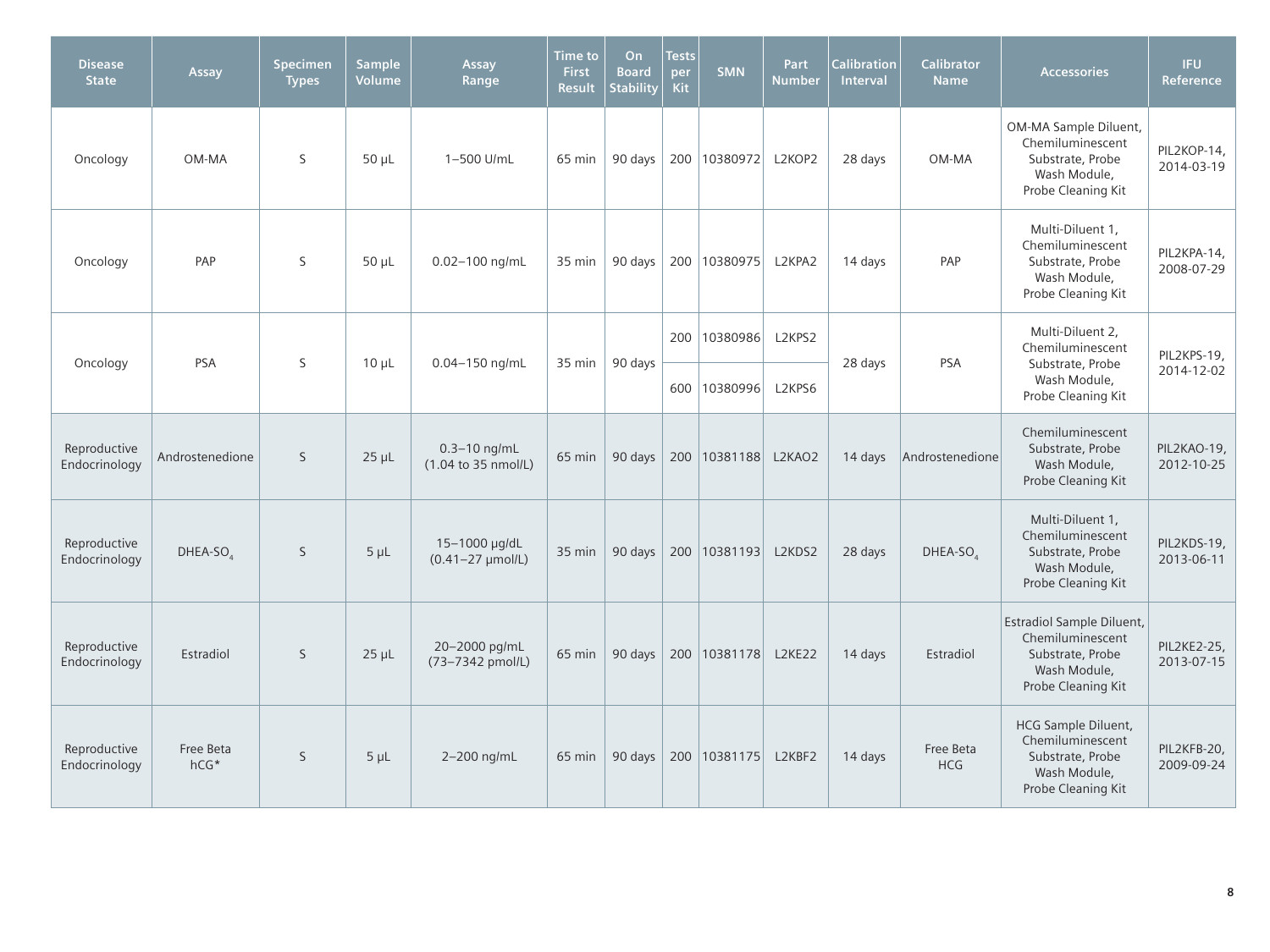| <b>Disease</b><br><b>State</b> | Assay        | Specimen<br><b>Types</b> | <b>Sample</b><br>Volume | Assay<br>Range        | Time to<br><b>First</b><br><b>Result</b> | On<br><b>Board</b><br><b>Stability</b> | <b>Tests</b><br>per<br><b>Kit</b> | <b>SMN</b>     | Part<br><b>Number</b> | Calibration<br>Interval | <b>Calibrator</b><br><b>Name</b> | <b>Accessories</b>                                                                                                                          | <b>IFU</b><br>Reference   |
|--------------------------------|--------------|--------------------------|-------------------------|-----------------------|------------------------------------------|----------------------------------------|-----------------------------------|----------------|-----------------------|-------------------------|----------------------------------|---------------------------------------------------------------------------------------------------------------------------------------------|---------------------------|
| Reproductive                   | <b>FSH</b>   | S                        | $50 \mu L$              | $0.1 - 170$ mlU/mL    | 35 min                                   | 90 days                                |                                   | 200 10381201   | L2KFS2                | 28 days                 | <b>FSH</b>                       | FSH Sample Diluent,<br>Chemiluminescent<br>Substrate, Probe                                                                                 | PIL2KFS-15,               |
| Endocrinology                  |              |                          |                         |                       |                                          |                                        | 600                               | 10381180       | L2KFS6                |                         |                                  | Wash Module,<br>Probe Cleaning Kit                                                                                                          | 2013-07-25                |
| Reproductive                   | <b>HCG</b>   | S, U                     | $5 \mu L$               | 0.4-5000 mIU/mL       | 35 min                                   | 90 days                                | 200                               | 10381206       | L2KCG2                | 28 days                 | <b>HCG</b>                       | <b>HCG Sample Diluent,</b><br>Chemiluminescent<br>Substrate, Probe                                                                          | PIL2KCG-32,               |
| Endocrinology                  |              |                          |                         |                       |                                          |                                        |                                   | 600 10381194   | L2KCG6                |                         |                                  | Wash Module,<br>Probe Cleaning Kit                                                                                                          | 2014-06-18                |
| Reproductive                   | LH           | S                        | 75 µL                   | 0.05-200 mIU/mL       | 35 min                                   | 90 days                                |                                   | 200 10381211   | L2KLH2                | 28 days                 | LH                               | Chemiluminescent<br>Substrate, Probe                                                                                                        | PIL2KLH-20,               |
| Endocrinology                  |              |                          |                         |                       |                                          |                                        | 600                               | 10381212       | L2KLH6                |                         |                                  | Wash Module,<br>Probe Cleaning Kit                                                                                                          | 2013-07-16                |
| Reproductive<br>Endocrinology  | PAPP-A*      | S, P<br>(Heparinized)    | $10 \mu L$              | 0.025-10 mIU/mL       | 35 min                                   | 90 days                                |                                   | 200   10381213 | L2KPC2                | 28 days                 | PAPP-A                           | Multi-Diluent 2,<br>Chemiluminescent<br>Substrate, Probe<br>Wash Module,<br>Probe Cleaning Kit                                              | PIL2KPC-27,<br>2009-09-24 |
| Reproductive                   |              | S                        |                         | $0.2 - 40$ ng/mL      |                                          | 90 days                                | 200                               | 10381181       | L2KPW2                |                         |                                  | Multi-Diluent 1.<br>Chemiluminescent                                                                                                        | PIL2KPW-21,               |
| Endocrinology                  | Progesterone |                          | $25 \mu L$              | $(0.6 - 127$ nmol/L)  | 35 min                                   |                                        |                                   | 600 10381170   | L2KPW6                | 14 days                 | Progesterone                     | Substrate, Probe<br>Wash Module,<br>Probe Cleaning Kit                                                                                      | 2013-12-17                |
| Reproductive                   | Prolactin    | S                        | $25 \mu L$              | $0.5 - 150$ ng/mL     | 35 min                                   | 90 days                                |                                   | 200 10381200   | L2KPR2                | 28 days                 | Prolactin                        | Prolactin Sample Diluent,<br>Chemiluminescent<br>Substrate, Probe                                                                           | PIL2KPR-20,               |
| Endocrinology                  |              |                          |                         | $(10.6 - 3180$ mIU/L) |                                          |                                        |                                   | 600 10381199   | L2KPR6                |                         |                                  | Wash Module,<br>Probe Cleaning Kit                                                                                                          | 2013-08-13                |
| Reproductive<br>Endocrinology  | <b>SHBG</b>  | <sub>S</sub>             | $10 \mu L$              | 0.02-180 nmol/L       | 35 min                                   | 90 days                                |                                   | 200   10381198 | L2KSH2                | 14 days                 | <b>SHBG</b>                      | SHBG Sample Diluent,<br><b>SHBG Sample</b><br>Diluent Module,<br>Chemiluminescent<br>Substrate, Probe<br>Wash Module,<br>Probe Cleaning Kit | PIL2KSH-18,<br>2010-05-27 |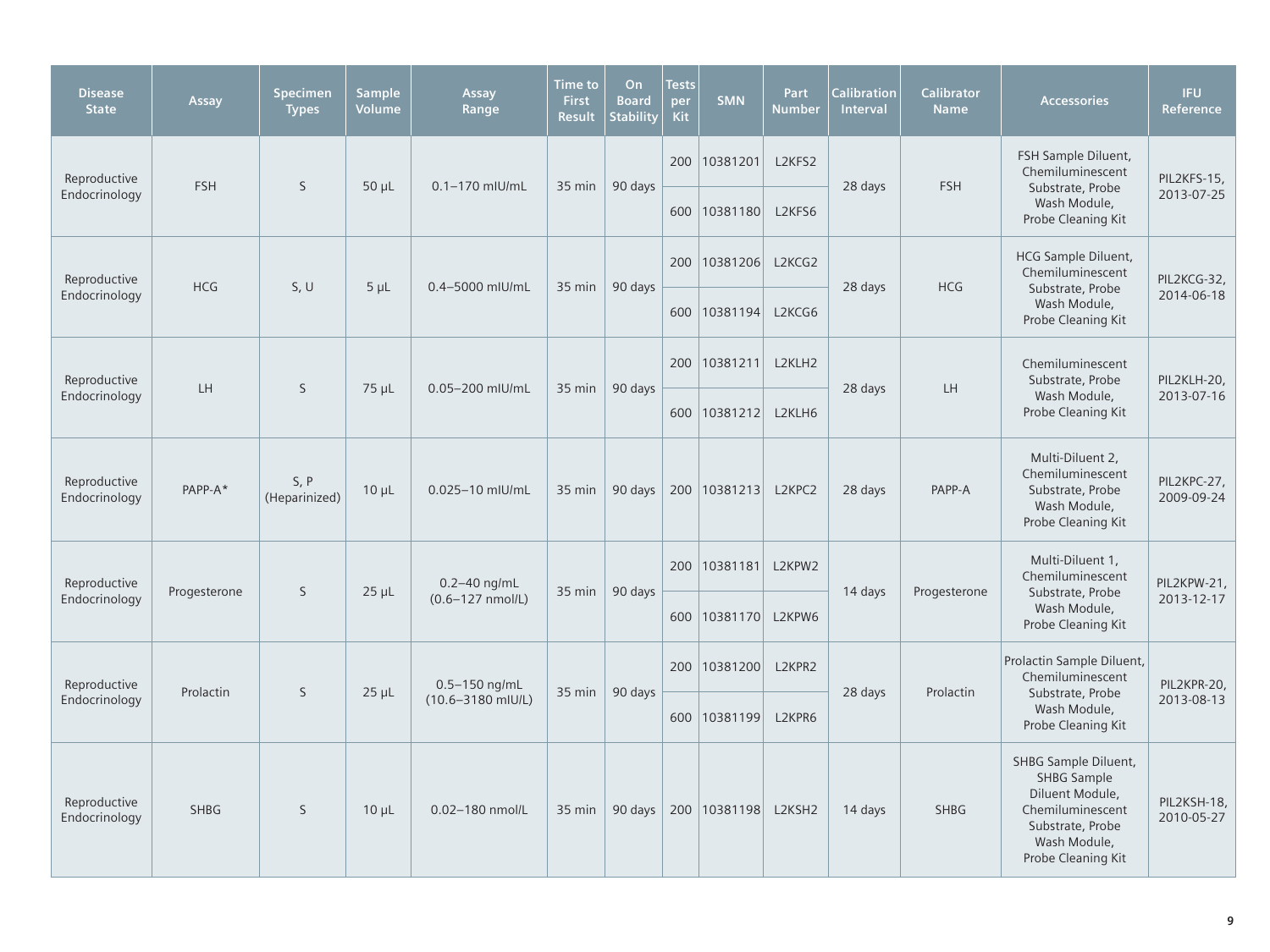| <b>Disease</b><br><b>State</b> | Assay         | <b>Specimen</b><br><b>Types</b> | <b>Sample</b><br>Volume | Assay<br>Range                                                                                                          | <b>Time to</b><br><b>First</b><br><b>Result</b> | On<br><b>Board</b><br><b>Stability</b> | <b>Tests</b><br>per<br>Kit | <b>SMN</b>           | Part<br><b>Number</b> | <b>Calibration</b><br>Interval | <b>Calibrator</b><br><b>Name</b> | <b>Accessories</b>                                                                                    | <b>IFU</b><br>Reference  |
|--------------------------------|---------------|---------------------------------|-------------------------|-------------------------------------------------------------------------------------------------------------------------|-------------------------------------------------|----------------------------------------|----------------------------|----------------------|-----------------------|--------------------------------|----------------------------------|-------------------------------------------------------------------------------------------------------|--------------------------|
| Reproductive                   | Total         | S, P                            |                         | 20-1600 ng/dL                                                                                                           |                                                 | 90 days                                | 200                        | 10381190 L2KTW2      |                       |                                | Total                            | Multi-Diluent 1,<br>Chemiluminescent                                                                  | PIL2KTW-15.              |
| Endocrinology                  | Testosterone  | (Heparinized)                   | $20 \mu L$              | $(0.7 - 55$ nmol/L)                                                                                                     | 65 min                                          |                                        |                            | 600   10381191       | L2KTW6                | 7 days                         | Testosterone                     | Substrate, Probe<br>Wash Module,<br>Probe Cleaning Kit                                                | 2013-04-16               |
| Reproductive                   | Unconjugated  | $\mathsf{S}$                    | $40 \mu L$              | 0.07-12 ng/mL                                                                                                           | $35 \text{ min}$                                | 90 days                                | 200                        | 10381192 L2KUE32     |                       | 14 days                        | Unconjugated                     | Chemiluminescent<br>Substrate, Probe                                                                  | PIL2KUE3-4,              |
| Endocrinology                  | Estradiol     |                                 |                         | (0.24-42 nmol/L)                                                                                                        |                                                 |                                        |                            | 600 10381171 L2KUE36 |                       |                                | Estriol                          | Wash Module,<br>Probe Cleaning Kit                                                                    | 2010-07-29               |
| Special ID                     | EBV-EBNA IgG* | S, P<br>(EDTA,<br>Heparinized)  | $10 \mu L$              | Reactive:<br>ratio of $\geq$ 1.1<br>Nonreactive:<br>ratio of $< 0.9$<br>Indeterminate: ratio<br>between 0.9 and <1.1    | 65 min                                          | 90 days                                |                            | 200 10381307         | L2KEB2                | 14 days                        | EBV-EBNA IgG                     | IgG/IgM Sample Diluent,<br>Chemiluminescent<br>Substrate, Probe<br>Wash Module,<br>Probe Cleaning Kit | PIL2KEB-5,<br>2009-10-06 |
| Special ID                     | EBV-VCA IqG*  | S, P<br>(EDTA,<br>Heparinized)  | $10 \mu L$              | Reactive:<br>ratio of $\geq 1.1$<br>Nonreactive:<br>ratio of $< 0.9$<br>Indeterminate: ratio<br>between 0.9 and <1.1    | 65 min                                          | 90 days                                |                            | 200   10381330       | L2KVG2                | 14 days                        | EBV-VCA IqG                      | IgG/IgM Sample Diluent,<br>Chemiluminescent<br>Substrate, Probe<br>Wash Module,<br>Probe Cleaning Kit | PIL2KVG-7,<br>2009-10-06 |
| Special ID                     | EBV-VCA IqM*  | S, P<br>(EDTA,<br>Heparinized)  | $10 \mu L$              | Reactive:<br>ratio of $\geq 1.1$<br>Nonreactive:<br>ratio of $<$ 0.9<br>Indeterminate: ratio<br>between 0.9 and $<$ 1.1 | 65 min                                          | 90 days                                |                            | 200   10488005       | L2KEM2                | 14 days                        | EBV-VCA IqM                      | IgG/IgM Sample Diluent,<br>Chemiluminescent<br>Substrate, Probe<br>Wash Module,<br>Probe Cleaning Kit | PIL2KEM-5,<br>2009-10-06 |
|                                |               |                                 |                         |                                                                                                                         |                                                 |                                        | 200                        | 10381336 L2KHPG2     |                       |                                |                                  | H. pylori IgG<br>Sample Diluent,<br>Chemiluminescent                                                  | PIL2KHPG-22,             |
| Special ID                     | H. pylori     | S                               | $10 \mu L$              | $0.4 - 8.0$ U/mL                                                                                                        | 65 min                                          | 90 days                                | 600                        | 10381335 L2KHPG6     |                       | 7 days                         | H. pylori IgG                    | Substrate, Probe<br>Wash Module,<br>Probe Cleaning Kit                                                | 2009-10-06               |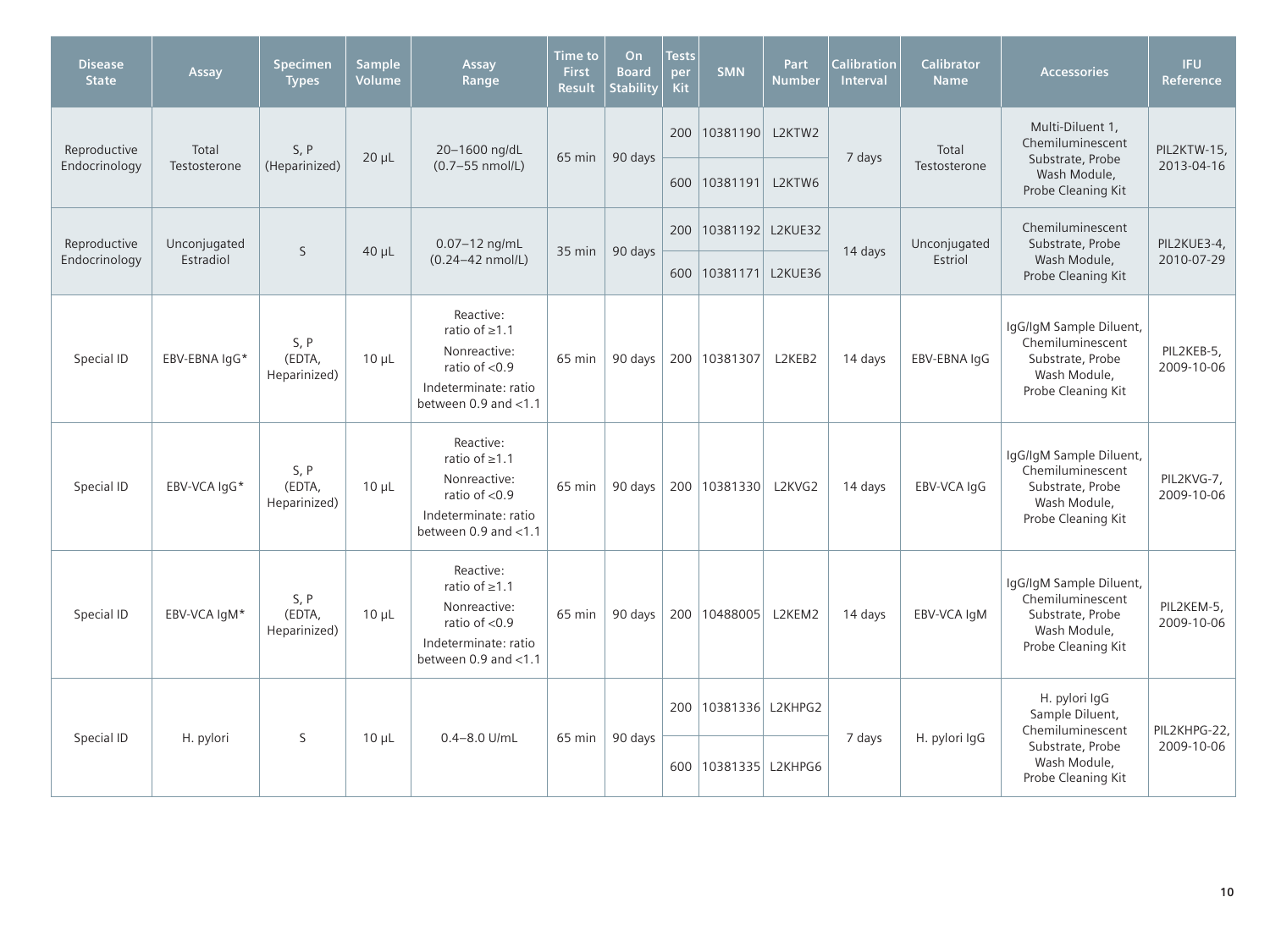| <b>Disease</b><br><b>State</b> | Assay                   | <b>Specimen</b><br><b>Types</b> | <b>Sample</b><br><b>Volume</b> | Assay<br>Range                                                      | Time to<br>First<br><b>Result</b> | On<br><b>Board</b><br><b>Stability</b> | <b>Tests</b><br>per<br><b>Kit</b> | <b>SMN</b>              | Part<br><b>Number</b> | <b>Calibration</b><br>Interval | <b>Calibrator</b><br><b>Name</b> | <b>Accessories</b>                                                                             | <b>IFU</b><br>Reference   |
|--------------------------------|-------------------------|---------------------------------|--------------------------------|---------------------------------------------------------------------|-----------------------------------|----------------------------------------|-----------------------------------|-------------------------|-----------------------|--------------------------------|----------------------------------|------------------------------------------------------------------------------------------------|---------------------------|
|                                |                         | S, P                            |                                | Reactive:<br>ratio of $\geq$ 1.1<br>Nonreactive:                    |                                   |                                        |                                   | 200   10489085          | L2KSY2                |                                |                                  | Chemiluminescent<br>Substrate, Probe                                                           | PIL2KSY-13,               |
| Special ID                     | Syphilis                | (Heparinized)                   | $100 \mu L$                    | ratio of <0.9<br>Indeterminate:<br>ratio between<br>$≥0.9$ and <1.1 | 35 min                            | 90 days                                |                                   | 600 10488319            | L2KSY6                | 14 days                        | Syphilis Screen                  | Wash Module,<br>Probe Cleaning Kit                                                             | 2010-11-01                |
| <b>Special Proteins</b>        | Beta-2<br>Microglobulin | S, U                            | $5 \mu L$                      | 4.0-500 ng/mL                                                       | 35 min                            | 90 days                                |                                   | 200   10380992          | L2KBM2                | 28 days                        | Beta-2<br>Microglobulin          | Multi-Diluent 2,<br>Chemiluminescent<br>Substrate, Probe<br>Wash Module,<br>Probe Cleaning Kit | PIL2KBM-19,<br>2012-11-05 |
| <b>TDMs</b>                    | Carbamazepine           | S, P<br>(Heparinized)           | $20 \mu L$                     | 1.25-20 µg/mL<br>(5.29-85 µmol/L)                                   | 35 min                            | 90 days                                |                                   | 200   10381550          | L2KCB2                | 14 days                        | Carbamazepine                    | Chemiluminescent<br>Substrate, Probe<br>Wash Module,<br>Probe Cleaning Kit                     | PIL2KCB-11,<br>2008-07-29 |
| <b>TDMs</b>                    | Digitoxin               | S                               | $10 \mu L$                     | 5-60 µg/mL<br>$(6.5 - 78 \text{ nmol/L})$                           | 35 min                            | 90 days                                |                                   | 200   10381538   L2KDG2 |                       | 14 days                        | Digitoxin                        | Chemiluminescent<br>Substrate, Probe<br>Wash Module,<br>Probe Cleaning Kit                     | PIL2KDG-6,<br>2008-07-29  |
| <b>TDMs</b>                    | Digoxin                 | S, P<br>(Heparinized)           | $50 \mu L$                     | $0.5-8$ ng/mL<br>$(0.6 - 10 \text{ nmol/L})$                        | 35 min                            | 90 days                                |                                   | 200 10381529            | L2KDI2                | 14 days                        | Digoxin                          | Chemiluminescent<br>Substrate, Probe<br>Wash Module,<br>Probe Cleaning Kit                     | PIL2KDI-12,<br>2008-07-29 |
| <b>TDMs</b>                    | Phenobarbital           | S, P<br>(Heparinized)           | $20 \mu L$                     | $5-80$ µg/mL<br>(22-347 µmol/L)                                     | 35 min                            | 90 days                                |                                   | 200   10381542          | L2KPB2                | 14 days                        | Phenobarbital                    | Chemiluminescent<br>Substrate, Probe<br>Wash Module,<br>Probe Cleaning Kit                     | PIL2KPB-12,<br>2008-08-13 |
| <b>TDMs</b>                    | Phenytoin               | S, P<br>(Heparinized)           | $10 \mu L$                     | $2.5 - 40$ µg/mL<br>(9.9-158 µmol/L)                                | 35 min                            | 90 days                                |                                   | 200   10381548          | L2KPN2                | 14 days                        | Phenytoin                        | Chemiluminescent<br>Substrate, Probe<br>Wash Module,<br>Probe Cleaning Kit                     | PIL2KPN-15,<br>2008-08-13 |
| <b>TDMs</b>                    | Theophylline            | S                               | $50 \mu L$                     | $1-60$ µg/mL                                                        | 35 min                            | 90 days                                |                                   | 200   10381539          | L2KTN2                | 14 days                        | Theophylline                     | Chemiluminescent<br>Substrate, Probe<br>Wash Module,<br>Probe Cleaning Kit                     | PIL2KTN-9,<br>2008-07-29  |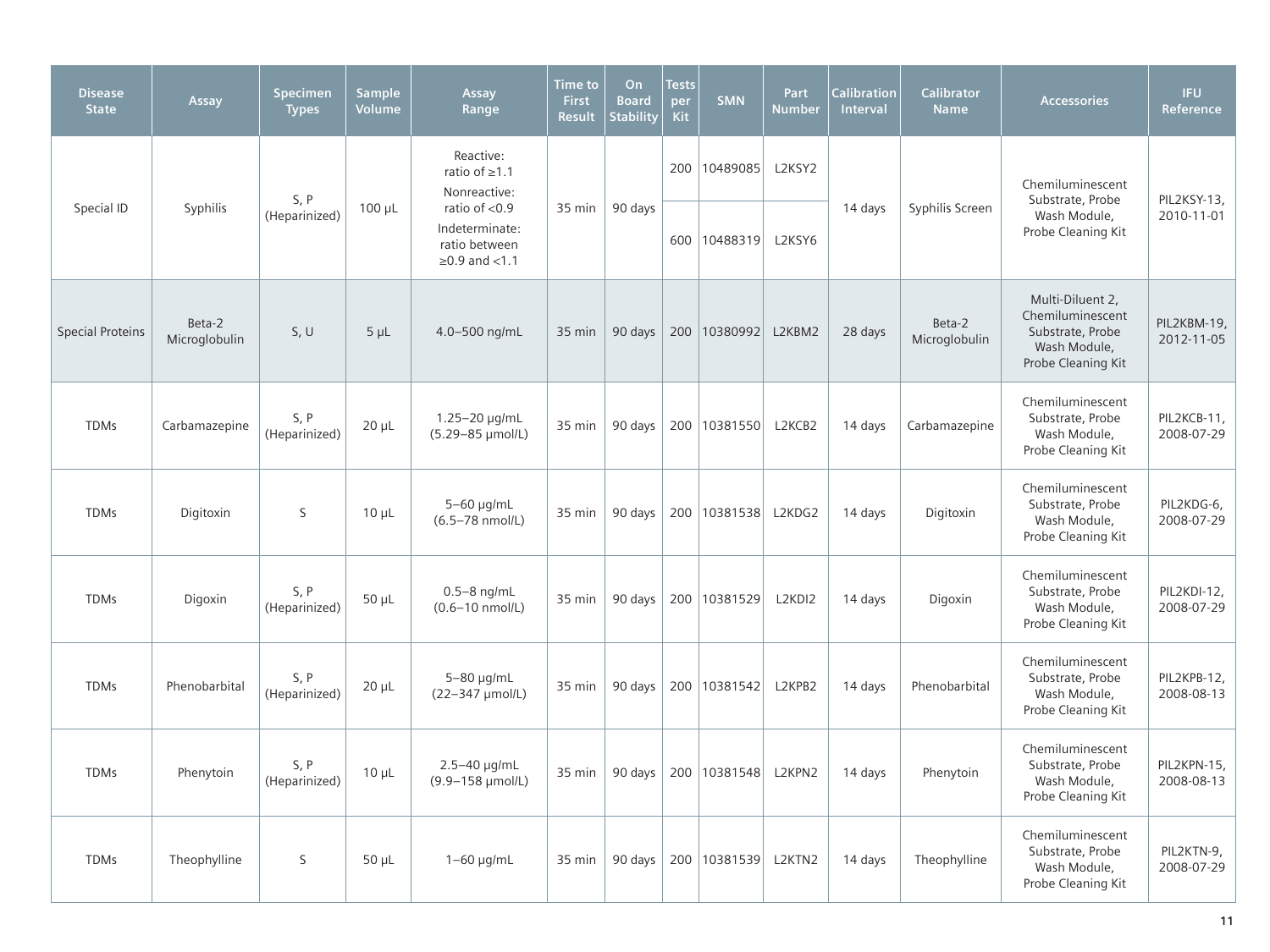| <b>Disease</b><br><b>State</b> | Assay           | Specimen<br><b>Types</b> | <b>Sample</b><br><b>Volume</b> | Assay<br>Range                    | <b>Time to</b><br><b>First</b><br><b>Result</b> | <b>On</b><br><b>Board</b><br><b>Stability</b> | <b>Tests</b><br>per<br><b>Kit</b> | <b>SMN</b>       | <b>Part</b><br><b>Number</b> | <b>Calibration</b><br>Interval | Calibrator<br><b>Name</b> | <b>Accessories</b>                                                                                | <b>IFU</b><br>Reference   |
|--------------------------------|-----------------|--------------------------|--------------------------------|-----------------------------------|-------------------------------------------------|-----------------------------------------------|-----------------------------------|------------------|------------------------------|--------------------------------|---------------------------|---------------------------------------------------------------------------------------------------|---------------------------|
| <b>TDMs</b>                    | Valproic Acid   | S, P<br>(Heparinized)    | $10 \mu L$                     | 10-200 µg/mL<br>(69-1,386 µmol/L) | 35 min                                          | 90 days                                       |                                   | 200 10381544     | L2KVA2                       | 14 days                        | Valproic Acid             | Chemiluminescent<br>Substrate, Probe<br>Wash Module,<br>Probe Cleaning Kit                        | PIL2KVA-11,<br>2008-08-13 |
| Thyroid                        | Anti-TG         | S, P<br>(EDTA,           | $5 \mu L$                      | 20-3,000 IU/mL                    | 65 min                                          | 90 days                                       | 200                               | 10381659         | L2KTG2                       | 14 days                        | Anti-TG Ab                | <b>Thyroid Autoantibody</b><br>Sample Diluent,<br>Chemiluminescent                                | PIL2KTG-19,               |
|                                |                 | Heparinized)             |                                |                                   |                                                 |                                               | 600                               | 10381655         | L2KTG6                       |                                |                           | Substrate, Probe<br>Wash Module,<br>Probe Cleaning Kit                                            | 2010-07-15                |
| Thyroid                        | Anti-TPO        | S, P                     | $5 \mu L$                      | 5.0-1,000 IU/mL                   | 65 min                                          | 90 days                                       | 200                               | 10381650         | L2KTO2                       | 14 days                        | Anti-TPO Ab               | Thyroid Autoantibody<br>Sample Diluent,<br>Chemiluminescent                                       | PIL2KTO-21,               |
|                                |                 | (EDTA)                   |                                |                                   |                                                 |                                               | 600                               | 10381649         | L2KTO6                       |                                |                           | Substrate, Probe<br>Wash Module,<br>Probe Cleaning Kit                                            | 2009-06-24                |
| Thyroid                        | FT <sub>3</sub> | S                        | $100 \mu L$                    | 1.0-40 pg/mL                      | 65 min                                          | 90 days                                       | 200                               | 10381675         | L2KF32                       | 14 days                        | Free T3                   | Chemiluminescent<br>Substrate, Probe                                                              | PIL2KF3-21,               |
|                                |                 |                          |                                | $(1.5 - 61 \text{ pmol/L})$       |                                                 |                                               | 600                               | 10381682         | <b>L2KF36</b>                |                                |                           | Wash Module,<br>Probe Cleaning Kit                                                                | 2013-08-15                |
| Thyroid                        | FT4             | S, P                     | $10 \mu L$                     | $0.3 - 6$ ng/dL                   | 35 min                                          | 90 days                                       | 200                               | 10381678 L2KFT42 |                              | 14 days                        | Free T4                   | Chemiluminescent<br>Substrate, Probe                                                              | PIL2KFT4-8,               |
|                                |                 | (Heparinized)            |                                | (3.9-77.2 pmol/L)                 |                                                 |                                               | 600                               | 10381677 L2KFT46 |                              |                                |                           | Wash Module,<br>Probe Cleaning Kit                                                                | 2013-10-01                |
| Thyroid                        | <b>iPTH</b>     | S, P                     | $50 \mu L$                     | 3-2,500 pg/mL                     |                                                 | 90 days                                       | 200                               | 10381441         | L2KPP2                       | 28 days                        | <b>Intact PTH</b>         | <b>Intact PTH</b><br>Sample Diluent,<br>Chemiluminescent                                          | PIL2KPP-19,               |
|                                |                 | (EDTA)                   |                                |                                   | 65 min                                          |                                               |                                   | 600 10381442     | L2KPP6                       |                                |                           | Substrate, Probe<br>Wash Module,<br>Probe Cleaning Kit                                            | 2008-08-13                |
| Thyroid                        | Rapid TSH       | S                        | $75 \mu L$                     | $0.01 - 75$ µlU/mL                | 35 min                                          | 90 days                                       |                                   | 200 10381651     | L2KRT2                       | 28 days                        | Rapid TSH                 | TSH Sample Diluent,<br>Chemiluminescent<br>Substrate, Probe<br>Wash Module,<br>Probe Cleaning Kit | PIL2KRT-15,<br>2014-06-24 |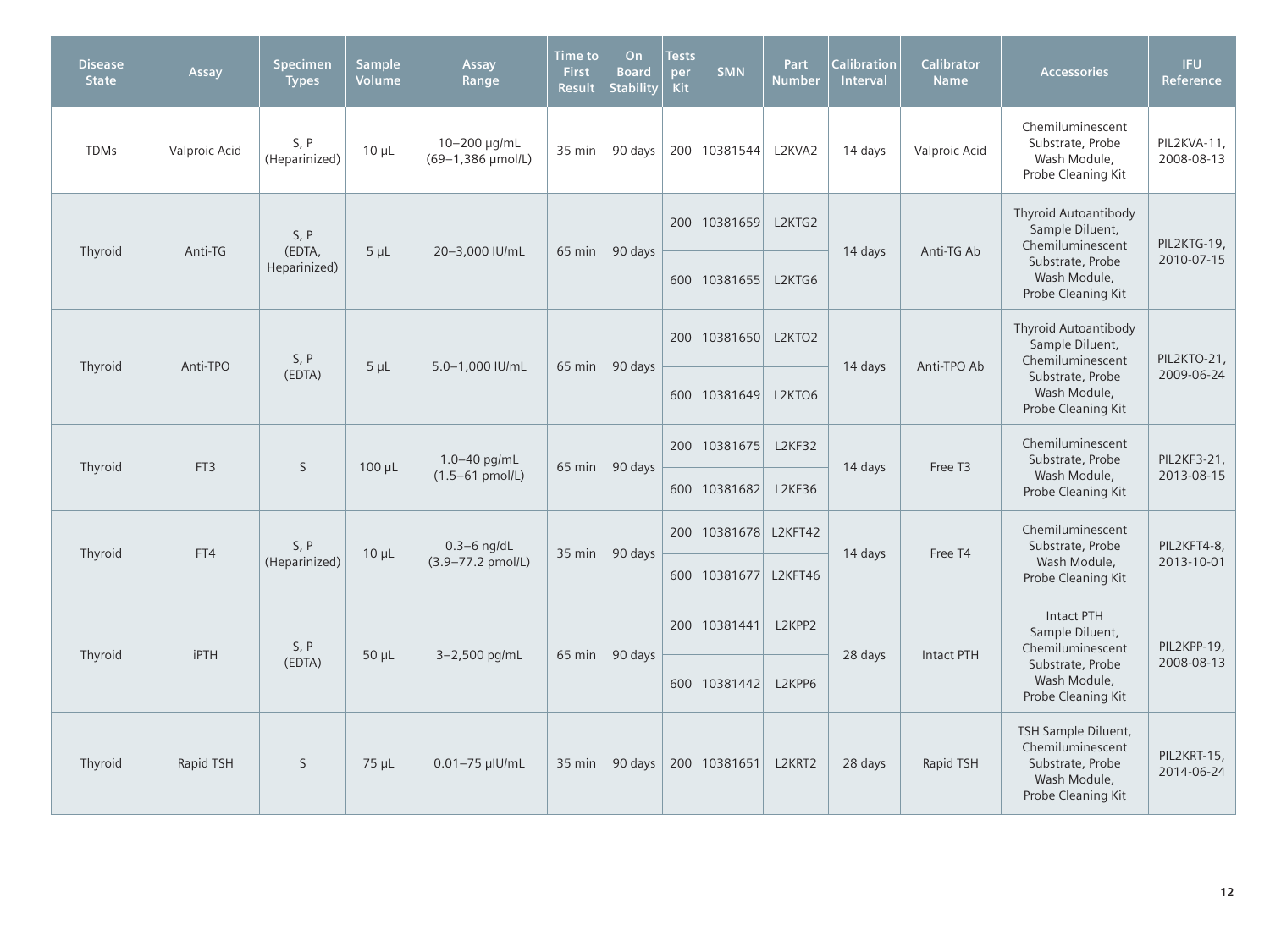| <b>Disease</b><br><b>State</b> | Assay               | Specimen<br><b>Types</b> | <b>Sample</b><br>Volume | Assay<br>Range                                                                                                          | <b>Time to</b><br><b>First</b><br><b>Result</b> | On<br><b>Board</b><br><b>Stability</b> | <b>Tests</b><br>per<br><b>Kit</b> | <b>SMN</b>             | Part<br><b>Number</b> | <b>Calibration</b><br>Interval | <b>Calibrator</b><br><b>Name</b> | <b>Accessories</b>                                                                                                                         | <b>IFU</b><br>Reference    |
|--------------------------------|---------------------|--------------------------|-------------------------|-------------------------------------------------------------------------------------------------------------------------|-------------------------------------------------|----------------------------------------|-----------------------------------|------------------------|-----------------------|--------------------------------|----------------------------------|--------------------------------------------------------------------------------------------------------------------------------------------|----------------------------|
| Thyroid                        | Third<br>Generation | S                        | $75 \mu L$              | 0.004-75 µIU/mL                                                                                                         | 65 min                                          | 90 days                                | 200                               | 10381665               | L2KTS2                | 28 days                        | <b>TSH</b>                       | TSH Sample Diluent,<br>Chemiluminescent<br>Substrate, Probe                                                                                | PIL2KTS-18,                |
|                                | <b>TSH</b>          |                          |                         |                                                                                                                         |                                                 |                                        |                                   | 600 10381667           | L2KTS6                |                                |                                  | Wash Module,<br>Probe Cleaning Kit                                                                                                         | 2014-06-24                 |
| Thyroid                        | Thyroid<br>Uptake   | $\mathsf{S}$             | $20 \mu L$              | 10-70%TU                                                                                                                | 35 min                                          | 90 days                                |                                   | 200   10381669         | L2KTU2                | 28 days                        | Thyroid<br>Uptake                | Chemiluminescent<br>Substrate, Probe<br>Wash Module,<br>Probe Cleaning Kit                                                                 | PIL2KTU-15,<br>2013-08-22  |
| Thyroid                        | <b>TBG</b>          | S                        | $20 \mu L$              | $3.5 - 80 \mu q/mL$<br>(65-1,480 nmol/L)                                                                                | 35 min                                          | 90 days                                |                                   | 200   10381660         | L2KTB2                | 7 days                         | <b>TBG</b>                       | TBG Sample Diluent,<br>Chemiluminescent<br>Substrate, Probe<br>Wash Module,<br>Probe Cleaning Kit                                          | PIL2KTB-18,<br>2010-07-07  |
| Thyroid                        | Thyroglobulin       | S, P<br>(Heparinized)    | $50 \mu L$              | 0.2-300 ng/mL                                                                                                           | 65 min                                          | 90 days                                |                                   | 200   10381648         | L2KTY2                | 14 days                        | Thyroglobulin                    | Thyroglobulin<br>Sample Diluent,<br>Chemiluminescent<br>Substrate, Probe<br>Wash Module,<br>Probe Cleaning Kit                             | PIL2KTY-17,<br>2008-07-29  |
|                                | Total               |                          |                         | 40-600 ng/dL                                                                                                            |                                                 |                                        |                                   | 200 10381654           | L2KT32                |                                |                                  | Multi-Diluent 1,<br>Chemiluminescent                                                                                                       | PIL2KT3-19,                |
| Thyroid                        | T <sub>3</sub>      | S                        | $25 \mu L$              | $(0.61 - 9.2$ nmol/L)                                                                                                   | 35 min                                          | 90 days                                |                                   | 600 10381657           | <b>L2KT36</b>         | 14 days                        | Total T3                         | Substrate, Probe<br>Wash Module,<br>Probe Cleaning Kit                                                                                     | 2013-09-19                 |
| Thyroid                        | Total               | $\mathsf{S}$             | $15 \mu L$              | $1.0 - 24$ µg/dL                                                                                                        | 35 min                                          | 90 days                                |                                   | 200   10381685         | <b>L2KT42</b>         | 14 days                        | <b>Total T4</b>                  | Multi-Diluent 1,<br>Chemiluminescent<br>Substrate, Probe                                                                                   | PIL2KT4-23,                |
|                                | T <sub>4</sub>      |                          |                         | (13-309 nmol/L)                                                                                                         |                                                 |                                        |                                   | 600 10381664           | <b>L2KT46</b>         |                                |                                  | Wash Module,<br>Probe Cleaning Kit                                                                                                         | 2013-04-22                 |
| <b>TORCH</b>                   | CMV IgG             | S                        | $10 \mu L$              | Reactive:<br>ratio of $\geq 1.1$<br>Nonreactive:<br>ratio of <0.9<br>Indeterminate:<br>ratio between<br>0.9 and $<$ 1.1 | 65 min                                          | 90 days                                |                                   | 200   10381309 L2KCVG2 |                       | 28 days                        | CMV IgG                          | IgG/IgM Sample<br>Diluent, IgG/IgM<br>Sample Diluent Module,<br>Chemiluminescent<br>Substrate, Probe<br>Wash Module,<br>Probe Cleaning Kit | PIL2KCVG-15,<br>2009-10-06 |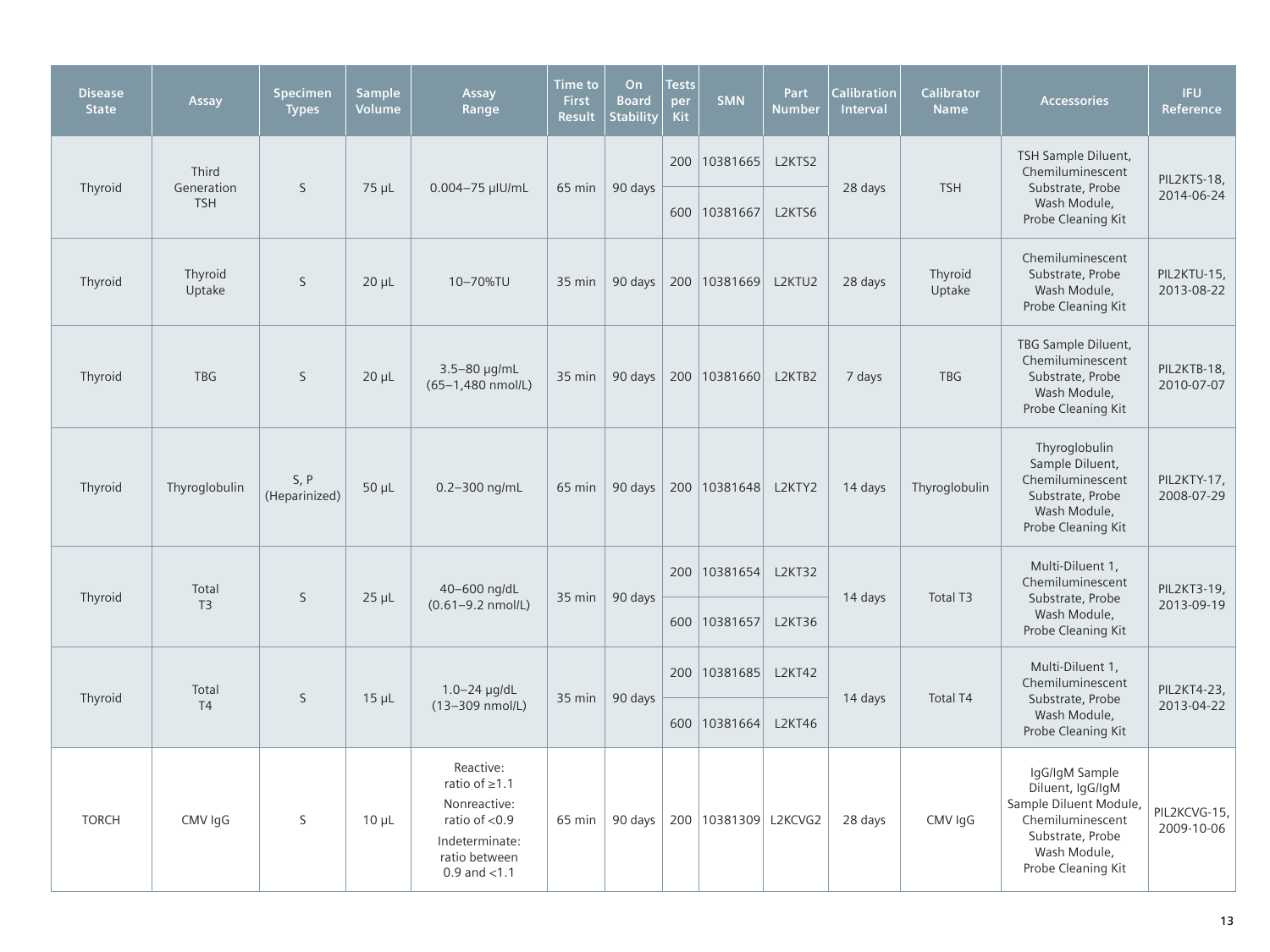| <b>Disease</b><br><b>State</b> | Assay                             | Specimen<br><b>Types</b>       | Sample<br>Volume | Assay<br>Range                                                                                                            | Time to<br><b>First</b><br>Result | On<br><b>Board</b><br><b>Stability</b> | Tests<br>per<br>Kit | <b>SMN</b>                         | Part<br><b>Number</b> | <b>Calibration</b><br><b>Interval</b> | <b>Calibrator</b><br><b>Name</b>  | <b>Accessories</b>                                                                                    | <b>IFU</b><br>Reference    |
|--------------------------------|-----------------------------------|--------------------------------|------------------|---------------------------------------------------------------------------------------------------------------------------|-----------------------------------|----------------------------------------|---------------------|------------------------------------|-----------------------|---------------------------------------|-----------------------------------|-------------------------------------------------------------------------------------------------------|----------------------------|
| <b>TORCH</b>                   | CMV IgM                           | S, P<br>(EDTA,<br>Heparinized) | $10 \mu L$       | Reactive:<br>ratio of $\geq 1.1$<br>Nonreactive:<br>ratio of $<$ 0.9<br>Indeterminate: ratio<br>between $0.9$ and $< 1.1$ | 95 min                            | 90 days                                |                     | 200   10381320                     | L2KCM2                | 14 days                               | CMV IgM                           | Chemiluminescent<br>Substrate, Probe<br>Wash Module,<br>Probe Cleaning Kit                            | PIL2KCM-14,<br>2014-09-30  |
| <b>TORCH</b>                   | Herpes I & II<br>IgG              | S                              | $10 \mu L$       | Reactive:<br>ratio of ≥1.1<br>Nonreactive:<br>ratio of $< 0.9$<br>Indeterminate: ratio<br>between $0.9$ and $< 1.1$       | 65 min                            | 90 days                                |                     | 600   10381333   L2KHVG6           |                       | 28 days                               | Herpes   & II<br>lgG              | IgG/IgM Sample Diluent,<br>Chemiluminescent<br>Substrate, Probe<br>Wash Module,<br>Probe Cleaning Kit | PIL2KHVG-17,<br>2009-10-06 |
| <b>TORCH</b>                   | Rubella<br>IgG                    | S                              | $10 \mu L$       | Reactive:<br>$\geq$ 10 IU/mL<br>Nonreactive:<br>65 min<br><5 IU/mL<br>Indeterminate:<br>$\geq$ 5-10 IU/mL                 |                                   |                                        |                     | 200 10381338 L2KRUB2               |                       | 14 days                               | Rubella<br>Quantitative<br>IgG    | IgG/IgM Sample Diluent,<br>Chemiluminescent<br>Substrate, Probe<br>Wash Module,<br>Probe Cleaning Kit | PIL2KRUB-18,<br>2011-12-06 |
|                                |                                   |                                |                  |                                                                                                                           |                                   | 90 days                                |                     | 600   10381305   L2KRUB6           |                       |                                       |                                   |                                                                                                       |                            |
| <b>TORCH</b>                   | Rubella IqM                       | S, P<br>(EDTA,<br>Heparinized) | $10 \mu L$       | Reactive:<br>ratio of $\geq 1.1$<br>Nonreactive:<br>ratio of $< 0.9$<br>Indeterminate: ratio<br>between 0.9 and <1.1      | 65 min                            | 90 days                                |                     | 200 10381327                       | L2KRM2                | 14 days                               | Rubella IqM                       | IgG/IgM Sample Diluent,<br>Chemiluminescent<br>Substrate, Probe<br>Wash Module,<br>Probe Cleaning Kit | PIL2KRM-30,<br>2009-10-06  |
| <b>TORCH</b>                   | Toxoplasma<br>lgM*<br>(µ Capture) | S, P<br>(EDTA,<br>Heparinized) | $10 \mu L$       | Reactive:<br>ratio of ≥1.1<br>Nonreactive:<br>ratio of $< 0.9$<br>Indeterminate: ratio<br>between 0.9 and $<$ 1.1         | 65 min                            |                                        |                     | 90 days   200   10381298           | L2KTZ2                | 14 days                               | Toxoplasma<br>lgM<br>(µ-Capture)  | IgG/IgM Sample Diluent,<br>Chemiluminescent<br>Substrate, Probe<br>Wash Module,<br>Probe Cleaning Kit | PIL2KTZ-15,<br>2009-10-06  |
| <b>TORCH</b>                   | Toxoplasma<br>IgG                 | S                              | $10 \mu L$       | Reactive:<br>$\geq 8$ IU/mL<br>Nonreactive:<br>$<$ 6.5 IU/mL<br>Indeterminate:<br>$\geq 6.5 - < 8$ IU/mL                  | 65 min                            |                                        |                     | 90 days   200   10381323   L2KTXP2 |                       | 28 days                               | Toxoplasma<br>Quantitative<br>IgG | IgG/IgM Sample Diluent,<br>Chemiluminescent<br>Substrate, Probe<br>Wash Module,<br>Probe Cleaning Kit | PIL2KTXP-22,<br>2009-10-06 |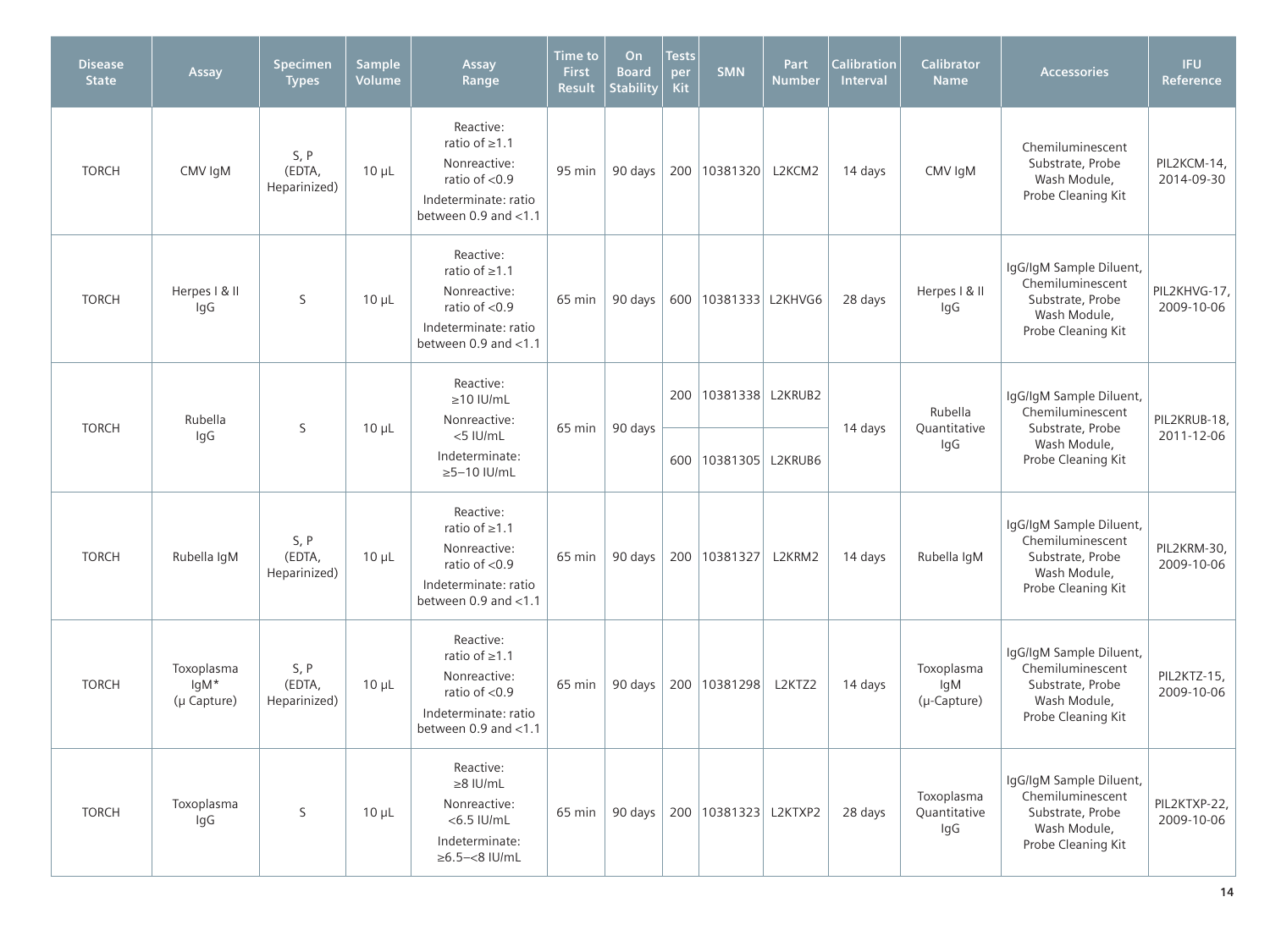| <b>Disease</b><br><b>State</b> | Assay                     | Specimen<br><b>Types</b> | <b>Sample</b><br>Volume | Assay<br>Range                                   | Time to<br>First<br><b>Result</b> | O <sub>n</sub><br><b>Board</b><br><b>Stability</b> | <b>Tests</b><br>per<br><b>Kit</b> | <b>SMN</b>               | Part<br><b>Number</b> | <b>Calibration</b><br>Interval | <b>Calibrator</b><br><b>Name</b> | <b>Accessories</b>                                                                             | <b>IFU</b><br>Reference   |
|--------------------------------|---------------------------|--------------------------|-------------------------|--------------------------------------------------|-----------------------------------|----------------------------------------------------|-----------------------------------|--------------------------|-----------------------|--------------------------------|----------------------------------|------------------------------------------------------------------------------------------------|---------------------------|
| Veterinary                     | Veterinary<br>Free T4     | $\mathsf{S}$             | $10 \mu L$              | $0.3 - 6$ ng/dL<br>$(3.9 - 77.2 \text{ pmol/L})$ | 35 min                            | 90 days                                            |                                   | 200   10484863   L2KVF42 |                       | 14 days                        | Veterinary<br>Free T4            | Chemiluminescent<br>Substrate, Probe<br>Wash Module,<br>Probe Cleaning Kit                     | PIL2KVF4-3,<br>2010-08-24 |
| Veterinary                     | Canine<br>TLI             | $\mathsf{S}$             | $20 \mu L$              | $0.3 - 50$ ng/mL                                 | 35 min                            | 90 days                                            |                                   | 200 10380534             | L2KLI2                | 14 days                        | Canine<br>TLI                    | Chemiluminescent<br>Substrate, Probe<br>Wash Module,<br>Probe Cleaning Kit                     | PIL2KLI-8,<br>2008-09-25  |
| Veterinary                     | Canine<br><b>Total T4</b> | S                        | $20 \mu L$              | $0.5-15$ µg/dL<br>$(6.4 - 193 \text{ nmol/L})$   | 35 min                            | 90 days                                            | 200                               | 10380531                 | L2KCT2                | 14 days                        | Canine<br>Total T4               | Chemiluminescent<br>Substrate, Probe<br>Wash Module,<br>Probe Cleaning Kit                     | PIL2KCT-13,<br>2008-09-25 |
|                                |                           |                          |                         |                                                  |                                   |                                                    |                                   | 600 10380528             | L2KCT6                |                                |                                  |                                                                                                |                           |
| Veterinary                     | Canine<br><b>TSH</b>      | S                        | $25 \mu L$              | $0.03 - 12$ ng/mL                                | 65 min                            | 90 days                                            |                                   | 600   10380533           | L2KKT6                | 14 days                        | Canine<br><b>TSH</b>             | Chemiluminescent<br>Substrate, Probe<br>Wash Module,<br>Probe Cleaning Kit                     | PIL2KKT-13,<br>2010-04-12 |
| Other                          | Gastrin                   | S                        | $50 \mu L$              | 5-1,000 pg/mL                                    | 65 min                            | 90 days                                            |                                   | 200   10380979           | L2KGA2                | 14 days                        | Gastrin                          | Multi-Diluent 2,<br>Chemiluminescent<br>Substrate, Probe<br>Wash Module,<br>Probe Cleaning Kit | PIL2KGA-15,<br>2008-11-14 |
| Other                          | Nicotine<br>Metabolite*   | S, U                     | $20 \mu L$              | 10-500 ng/mL                                     | 35 min                            | 90 days                                            |                                   | 200   10381536 L2KNM2    |                       | 14 days                        | Nicotine<br>Metabolite           | Multi-Diluent 2,<br>Chemiluminescent<br>Substrate, Probe<br>Wash Module,<br>Probe Cleaning Kit | PIL2KNM-17,<br>2014-08-18 |

\* Not available for sale in the United States

AF: Amniotic Fluid

P: Plasma

S: Serum

U: Urine